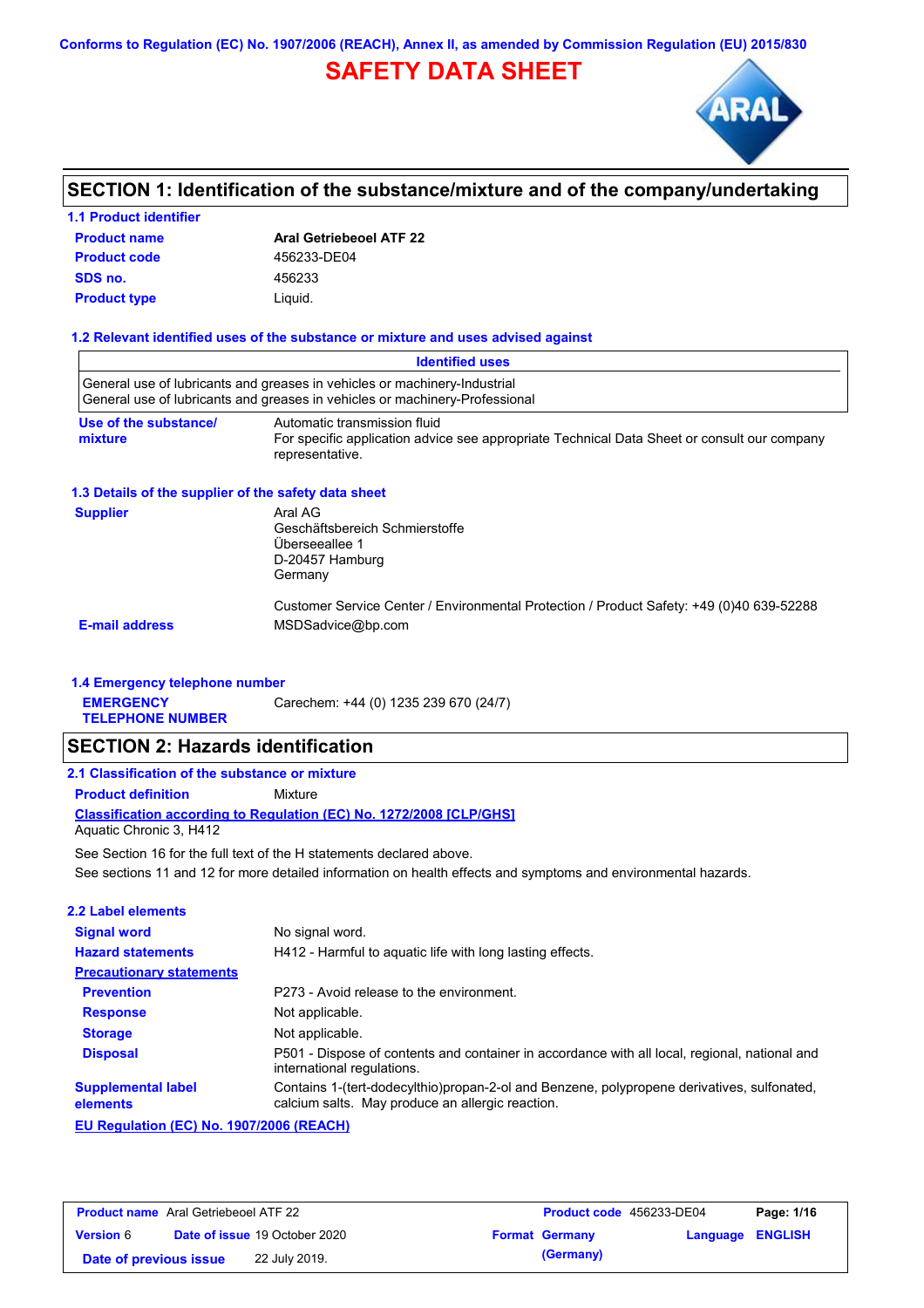# **SECTION 2: Hazards identification**

| <b>Annex XVII - Restrictions</b><br>on the manufacture.<br>placing on the market<br>and use of certain<br>dangerous substances,<br>mixtures and articles | Not applicable.                                                                                               |
|----------------------------------------------------------------------------------------------------------------------------------------------------------|---------------------------------------------------------------------------------------------------------------|
| <b>Special packaging requirements</b>                                                                                                                    |                                                                                                               |
| <b>Containers to be fitted</b><br>with child-resistant<br>fastenings                                                                                     | Not applicable.                                                                                               |
| <b>Tactile warning of danger</b>                                                                                                                         | Not applicable.                                                                                               |
| 2.3 Other hazards                                                                                                                                        |                                                                                                               |
| <b>Results of PBT and vPvB</b><br>assessment                                                                                                             | Product does not meet the criteria for PBT or vPvB according to Regulation (EC) No. 1907/2006,<br>Annex XIII. |
| <b>Product meets the criteria</b><br>for PBT or vPvB according<br>to Regulation (EC) No.<br><b>1907/2006, Annex XIII</b>                                 | This mixture does not contain any substances that are assessed to be a PBT or a vPvB.                         |
| Other hazards which do<br>not result in classification                                                                                                   | Defatting to the skin.                                                                                        |

# **SECTION 3: Composition/information on ingredients**

#### **3.2 Mixtures**

**Product definition**

Mixture

Highly refined mineral oil (IP 346 DMSO extract < 3%). Proprietary performance additives. **Product/ingredient** 

| <b>Product/ingredient</b><br>name                                          | <b>Identifiers</b>                                                                      | $\frac{9}{6}$ | <b>Regulation (EC) No.</b><br>1272/2008 [CLP]                                                    | Type  |
|----------------------------------------------------------------------------|-----------------------------------------------------------------------------------------|---------------|--------------------------------------------------------------------------------------------------|-------|
| Distillates (petroleum), hydrotreated<br>heavy paraffinic                  | REACH #: 01-2119484627-25<br>EC: 265-157-1<br>CAS: 64742-54-7<br>Index: 649-467-00-8    | $≥25 - ≤50$   | Asp. Tox. 1, H304                                                                                | $[1]$ |
| Distillates (petroleum), solvent-<br>dewaxed heavy paraffinic              | REACH #: 01-2119471299-27<br>EC: 265-169-7<br>CAS: 64742-65-0<br>Index: 649-474-00-6    | ≥25 - ≤50     | Asp. Tox. 1, H304                                                                                | $[1]$ |
| Distillates (petroleum), hydrotreated<br>light naphthenic                  | REACH #: 01-2119480375-34 ≤5<br>EC: 265-156-6<br>CAS: 64742-53-6<br>Index: 649-466-00-2 |               | Asp. Tox. 1, H304                                                                                | $[1]$ |
| 1-(tert-dodecylthio)propan-2-ol                                            | REACH #: 01-2119953277-30 ≤1<br>EC: 266-582-5<br>CAS: 67124-09-8                        |               | Skin Sens. 1B, H317<br>Aquatic Acute 1, H400 (M=1)<br>Aquatic Chronic 1, H410<br>$(M=1)$         | $[1]$ |
| Benzene, polypropene derivatives,<br>sulfonated, calcium salts             | Polymer.                                                                                | $\leq 1$      | Skin Sens. 1B, H317                                                                              | $[1]$ |
| $2,2'$ -(C16-18 (evennumbered, C18)<br>unsaturated) alkyl imino) diethanol | REACH #: 01-2119510877-33<br>$EC:$ -<br>$CAS: -$                                        | $\leq 0.3$    | Acute Tox. 4, H302<br>Skin Corr. 1C, H314<br>Eye Dam. 1, H318<br>Aquatic Acute 1, H400<br>(M=10) | $[1]$ |

**See Section 16 for the full text of the H statements declared above.**

#### **Type**

[1] Substance classified with a health or environmental hazard

[2] Substance with a workplace exposure limit

[3] Substance meets the criteria for PBT according to Regulation (EC) No. 1907/2006, Annex XIII

[4] Substance meets the criteria for vPvB according to Regulation (EC) No. 1907/2006, Annex XIII

[5] Substance of equivalent concern

[6] Additional disclosure due to company policy

| <b>Product name</b> Aral Getriebeoel ATF 22 |                                      | <b>Product code</b> 456233-DE04 |                         | Page: 2/16 |
|---------------------------------------------|--------------------------------------|---------------------------------|-------------------------|------------|
| <b>Version</b> 6                            | <b>Date of issue 19 October 2020</b> | <b>Format Germany</b>           | <b>Language ENGLISH</b> |            |
| Date of previous issue                      | 22 July 2019.                        | (Germany)                       |                         |            |

Aquatic Chronic 2, H411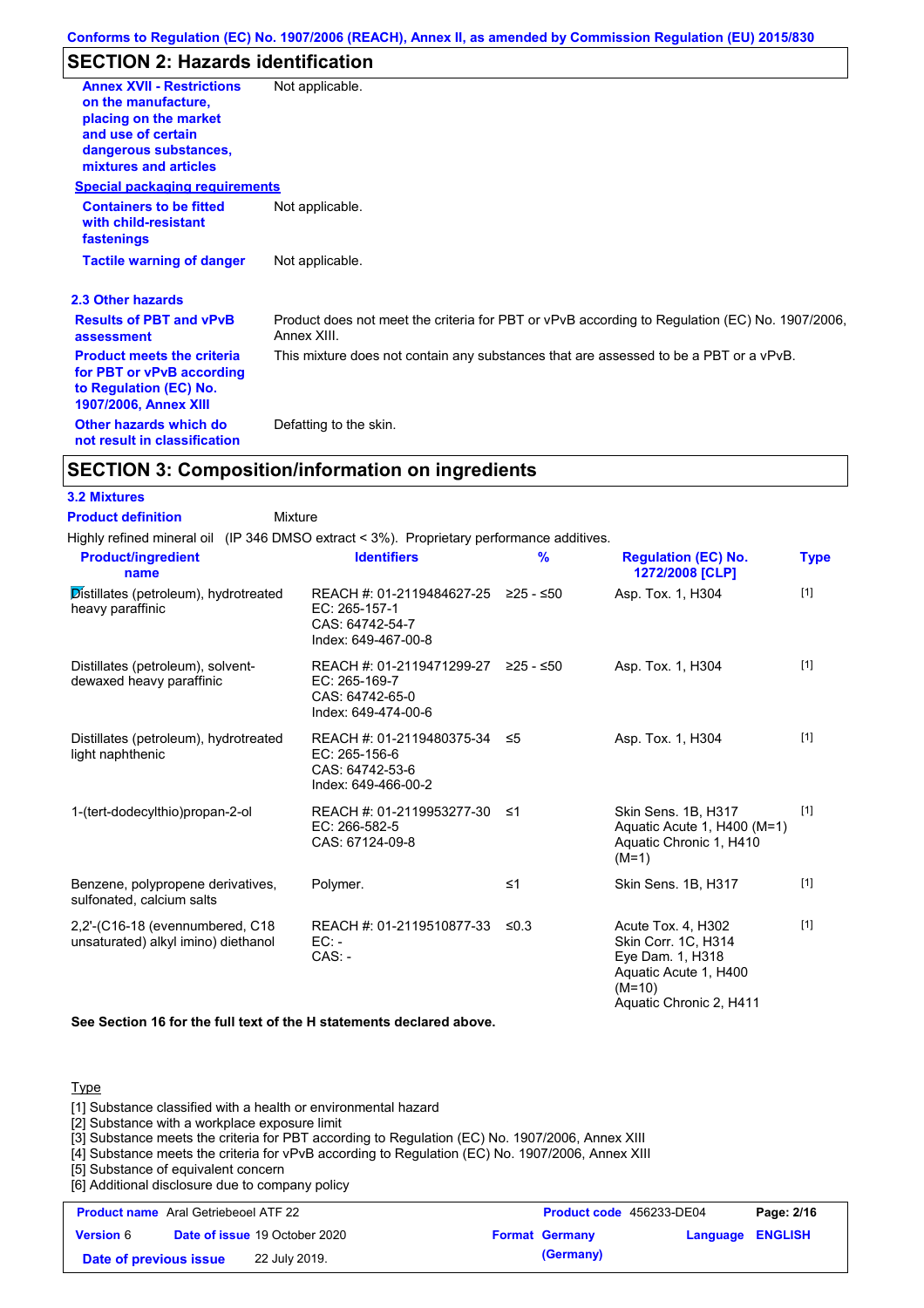# **SECTION 3: Composition/information on ingredients**

Occupational exposure limits, if available, are listed in Section 8.

### **SECTION 4: First aid measures**

| 4.1 Description of first aid measures |                                                                                                                                                                                                                                                               |
|---------------------------------------|---------------------------------------------------------------------------------------------------------------------------------------------------------------------------------------------------------------------------------------------------------------|
| <b>Eye contact</b>                    | In case of contact, immediately flush eyes with plenty of water for at least 15 minutes. Eyelids<br>should be held away from the eyeball to ensure thorough rinsing. Check for and remove any<br>contact lenses. Get medical attention.                       |
| <b>Skin contact</b>                   | Wash skin thoroughly with soap and water or use recognised skin cleanser. Remove<br>contaminated clothing and shoes. Wash clothing before reuse. Clean shoes thoroughly before<br>reuse. Get medical attention if irritation develops.                        |
| <b>Inhalation</b>                     | If inhaled, remove to fresh air. Get medical attention if symptoms occur.                                                                                                                                                                                     |
| <b>Ingestion</b>                      | Do not induce vomiting unless directed to do so by medical personnel. Never give anything by<br>mouth to an unconscious person. If unconscious, place in recovery position and get medical<br>attention immediately. Get medical attention if symptoms occur. |
| <b>Protection of first-aiders</b>     | No action shall be taken involving any personal risk or without suitable training. It may be<br>dangerous to the person providing aid to give mouth-to-mouth resuscitation.                                                                                   |

#### **4.2 Most important symptoms and effects, both acute and delayed**

See Section 11 for more detailed information on health effects and symptoms.

| <b>Potential acute health effects</b> |                                                                                                                   |
|---------------------------------------|-------------------------------------------------------------------------------------------------------------------|
| <b>Inhalation</b>                     | Vapour inhalation under ambient conditions is not normally a problem due to low vapour<br>pressure.               |
| Ingestion                             | No known significant effects or critical hazards.                                                                 |
| <b>Skin contact</b>                   | Defatting to the skin. May cause skin dryness and irritation.                                                     |
| <b>Eye contact</b>                    | No known significant effects or critical hazards.                                                                 |
|                                       | Delayed and immediate effects as well as chronic effects from short and long-term exposure                        |
| <b>Inhalation</b>                     | Overexposure to the inhalation of airborne droplets or aerosols may cause irritation of the<br>respiratory tract. |
| <b>Ingestion</b>                      | Ingestion of large quantities may cause nausea and diarrhoea.                                                     |
| <b>Skin contact</b>                   | Prolonged or repeated contact can defat the skin and lead to irritation and/or dermatitis.                        |
| Eye contact                           | Potential risk of transient stinging or redness if accidental eye contact occurs.                                 |

#### **4.3 Indication of any immediate medical attention and special treatment needed**

**Notes to physician** Treatment should in general be symptomatic and directed to relieving any effects.

# **SECTION 5: Firefighting measures**

| 5.1 Extinguishing media                                   |                                                                                                                                                                                                                                                                                                                                                                                       |  |  |
|-----------------------------------------------------------|---------------------------------------------------------------------------------------------------------------------------------------------------------------------------------------------------------------------------------------------------------------------------------------------------------------------------------------------------------------------------------------|--|--|
| <b>Suitable extinguishing</b><br>media                    | Use foam or all-purpose dry chemical to extinguish.                                                                                                                                                                                                                                                                                                                                   |  |  |
| <b>Unsuitable extinguishing</b><br>media                  | Do not use water jet. The use of a water jet may cause the fire to spread by splashing the<br>burning product.                                                                                                                                                                                                                                                                        |  |  |
| 5.2 Special hazards arising from the substance or mixture |                                                                                                                                                                                                                                                                                                                                                                                       |  |  |
| <b>Hazards from the</b><br>substance or mixture           | In a fire or if heated, a pressure increase will occur and the container may burst.                                                                                                                                                                                                                                                                                                   |  |  |
| <b>Hazardous combustion</b>                               | Combustion products may include the following:                                                                                                                                                                                                                                                                                                                                        |  |  |
| products                                                  | carbon oxides (CO, CO <sub>2</sub> ) (carbon monoxide, carbon dioxide)                                                                                                                                                                                                                                                                                                                |  |  |
| <b>5.3 Advice for firefighters</b>                        |                                                                                                                                                                                                                                                                                                                                                                                       |  |  |
| <b>Special precautions for</b><br>fire-fighters           | No action shall be taken involving any personal risk or without suitable training. Promptly<br>isolate the scene by removing all persons from the vicinity of the incident if there is a fire. This<br>material is harmful to aquatic organisms. Fire water contaminated with this material must be<br>contained and prevented from being discharged to any waterway, sewer or drain. |  |  |
| <b>Special protective</b><br>equipment for fire-fighters  | Fire-fighters should wear appropriate protective equipment and self-contained breathing<br>apparatus (SCBA) with a full face-piece operated in positive pressure mode. Clothing for fire-<br>fighters (including helmets, protective boots and gloves) conforming to European standard EN<br>469 will provide a basic level of protection for chemical incidents.                     |  |  |
|                                                           |                                                                                                                                                                                                                                                                                                                                                                                       |  |  |

| <b>Product name</b> Aral Getriebeoel ATF 22 |                                      | <b>Product code</b> 456233-DE04 |                         | Page: 3/16 |
|---------------------------------------------|--------------------------------------|---------------------------------|-------------------------|------------|
| <b>Version 6</b>                            | <b>Date of issue 19 October 2020</b> | <b>Format Germany</b>           | <b>Language ENGLISH</b> |            |
| Date of previous issue                      | 22 July 2019.                        | (Germany)                       |                         |            |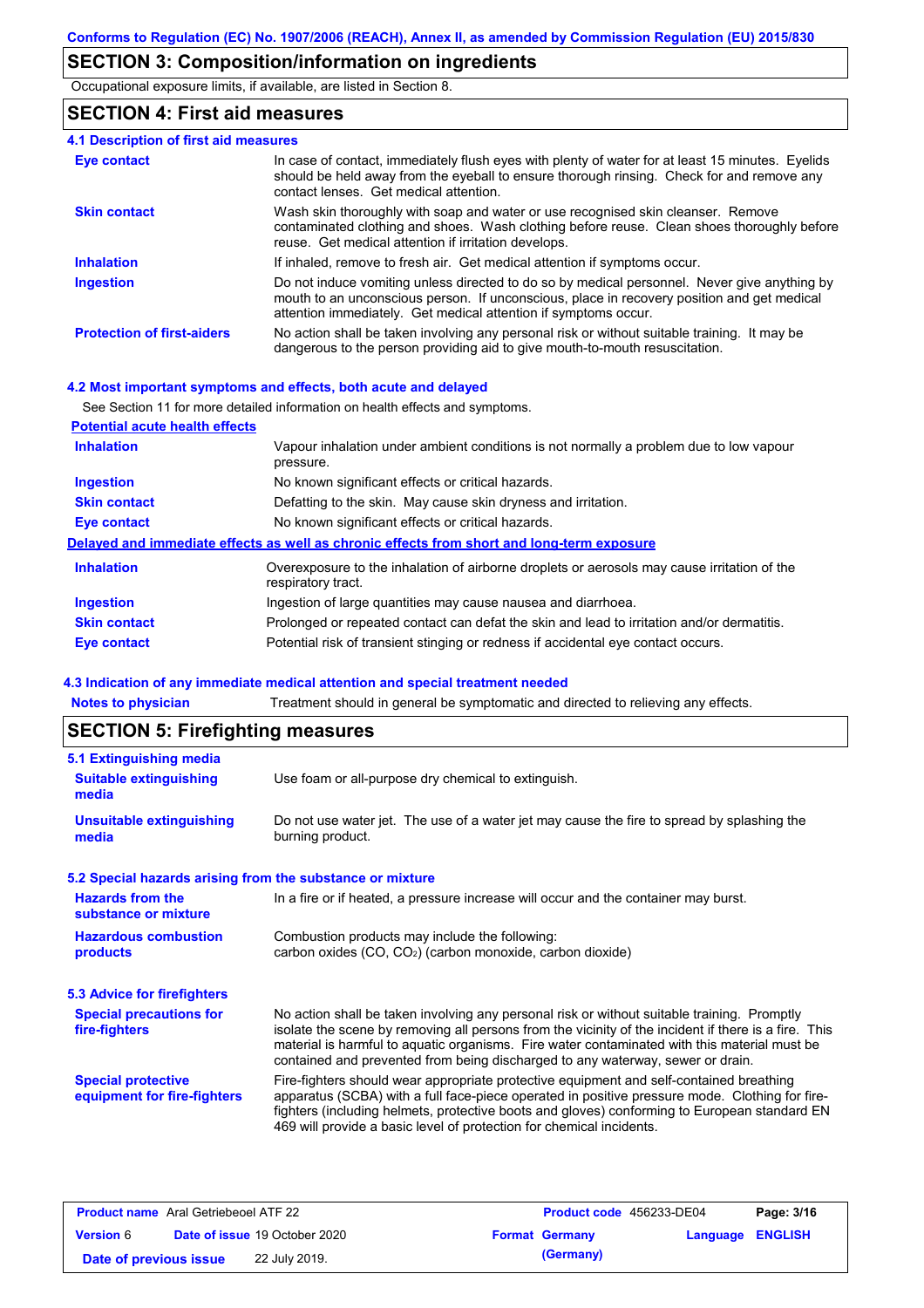# **SECTION 6: Accidental release measures**

|                                                  | 6.1 Personal precautions, protective equipment and emergency procedures                                                                                                                                                                                                                                                                                                                                                                                                                                               |  |  |  |
|--------------------------------------------------|-----------------------------------------------------------------------------------------------------------------------------------------------------------------------------------------------------------------------------------------------------------------------------------------------------------------------------------------------------------------------------------------------------------------------------------------------------------------------------------------------------------------------|--|--|--|
| For non-emergency<br>personnel                   | Contact emergency personnel. No action shall be taken involving any personal risk or without<br>suitable training. Evacuate surrounding areas. Keep unnecessary and unprotected personnel<br>from entering. Do not touch or walk through spilt material. Floors may be slippery; use care to<br>avoid falling. Avoid breathing vapour or mist. Provide adequate ventilation. Put on<br>appropriate personal protective equipment.                                                                                     |  |  |  |
| For emergency responders                         | Entry into a confined space or poorly ventilated area contaminated with vapour, mist or fume is<br>extremely hazardous without the correct respiratory protective equipment and a safe system of<br>work. Wear self-contained breathing apparatus. Wear a suitable chemical protective suit.<br>Chemical resistant boots. See also the information in "For non-emergency personnel".                                                                                                                                  |  |  |  |
| <b>6.2 Environmental</b><br><b>precautions</b>   | Avoid dispersal of spilt material and runoff and contact with soil, waterways, drains and sewers.<br>Inform the relevant authorities if the product has caused environmental pollution (sewers,<br>waterways, soil or air). Water polluting material. May be harmful to the environment if released<br>in large quantities.                                                                                                                                                                                           |  |  |  |
|                                                  | 6.3 Methods and material for containment and cleaning up                                                                                                                                                                                                                                                                                                                                                                                                                                                              |  |  |  |
| <b>Small spill</b>                               | Stop leak if without risk. Move containers from spill area. Absorb with an inert material and<br>place in an appropriate waste disposal container. Dispose of via a licensed waste disposal<br>contractor.                                                                                                                                                                                                                                                                                                            |  |  |  |
| <b>Large spill</b>                               | Stop leak if without risk. Move containers from spill area. Approach the release from upwind.<br>Prevent entry into sewers, water courses, basements or confined areas. Contain and collect<br>spillage with non-combustible, absorbent material e.g. sand, earth, vermiculite or diatomaceous<br>earth and place in container for disposal according to local regulations. Contaminated<br>absorbent material may pose the same hazard as the spilt product. Dispose of via a licensed<br>waste disposal contractor. |  |  |  |
| <b>6.4 Reference to other</b><br><b>sections</b> | See Section 1 for emergency contact information.<br>See Section 5 for firefighting measures.<br>See Section 8 for information on appropriate personal protective equipment.<br>See Section 12 for environmental precautions.<br>See Section 13 for additional waste treatment information.                                                                                                                                                                                                                            |  |  |  |

# **SECTION 7: Handling and storage**

The information in this section contains generic advice and guidance. The list of Identified Uses in Section 1 should be consulted for any available use-specific information provided in the Exposure Scenario(s).

| 7.1 Precautions for safe handling                                                    |                                                                                                                                                                                                                                                                                                                                                                                                                                                                                                                                                               |
|--------------------------------------------------------------------------------------|---------------------------------------------------------------------------------------------------------------------------------------------------------------------------------------------------------------------------------------------------------------------------------------------------------------------------------------------------------------------------------------------------------------------------------------------------------------------------------------------------------------------------------------------------------------|
| <b>Protective measures</b>                                                           | Put on appropriate personal protective equipment. Do not ingest. Avoid contact with eyes, skin<br>and clothing. Avoid breathing vapour or mist. Avoid contact of spilt material and runoff with<br>soil and surface waterways. Keep in the original container or an approved alternative made<br>from a compatible material, kept tightly closed when not in use. Do not reuse container. Empty<br>containers retain product residue and can be hazardous.                                                                                                    |
| <b>Advice on general</b><br>occupational hygiene                                     | Eating, drinking and smoking should be prohibited in areas where this material is handled,<br>stored and processed. Wash thoroughly after handling. Remove contaminated clothing and<br>protective equipment before entering eating areas. See also Section 8 for additional<br>information on hygiene measures.                                                                                                                                                                                                                                              |
| <b>7.2 Conditions for safe</b><br>storage, including any<br><i>incompatibilities</i> | Store in accordance with local regulations. Store in a dry, cool and well-ventilated area, away<br>from incompatible materials (see Section 10). Keep away from heat and direct sunlight. Keep<br>container tightly closed and sealed until ready for use. Containers that have been opened must<br>be carefully resealed and kept upright to prevent leakage. Store and use only in equipment/<br>containers designed for use with this product. Do not store in unlabelled containers. Use<br>appropriate containment to avoid environmental contamination. |
| <b>Not suitable</b>                                                                  | Prolonged exposure to elevated temperature                                                                                                                                                                                                                                                                                                                                                                                                                                                                                                                    |
| <b>Germany - Storage code</b>                                                        | 10                                                                                                                                                                                                                                                                                                                                                                                                                                                                                                                                                            |
| 7.3 Specific end use(s)                                                              |                                                                                                                                                                                                                                                                                                                                                                                                                                                                                                                                                               |
| <b>Recommendations</b>                                                               | See section 1.2 and Exposure scenarios in annex, if applicable.                                                                                                                                                                                                                                                                                                                                                                                                                                                                                               |

| <b>Product name</b> Aral Getriebeoel ATF 22 |  |                                      | Product code 456233-DE04 |                       | Page: 4/16              |  |
|---------------------------------------------|--|--------------------------------------|--------------------------|-----------------------|-------------------------|--|
| <b>Version 6</b>                            |  | <b>Date of issue 19 October 2020</b> |                          | <b>Format Germany</b> | <b>Language ENGLISH</b> |  |
| Date of previous issue                      |  | 22 July 2019.                        |                          | (Germany)             |                         |  |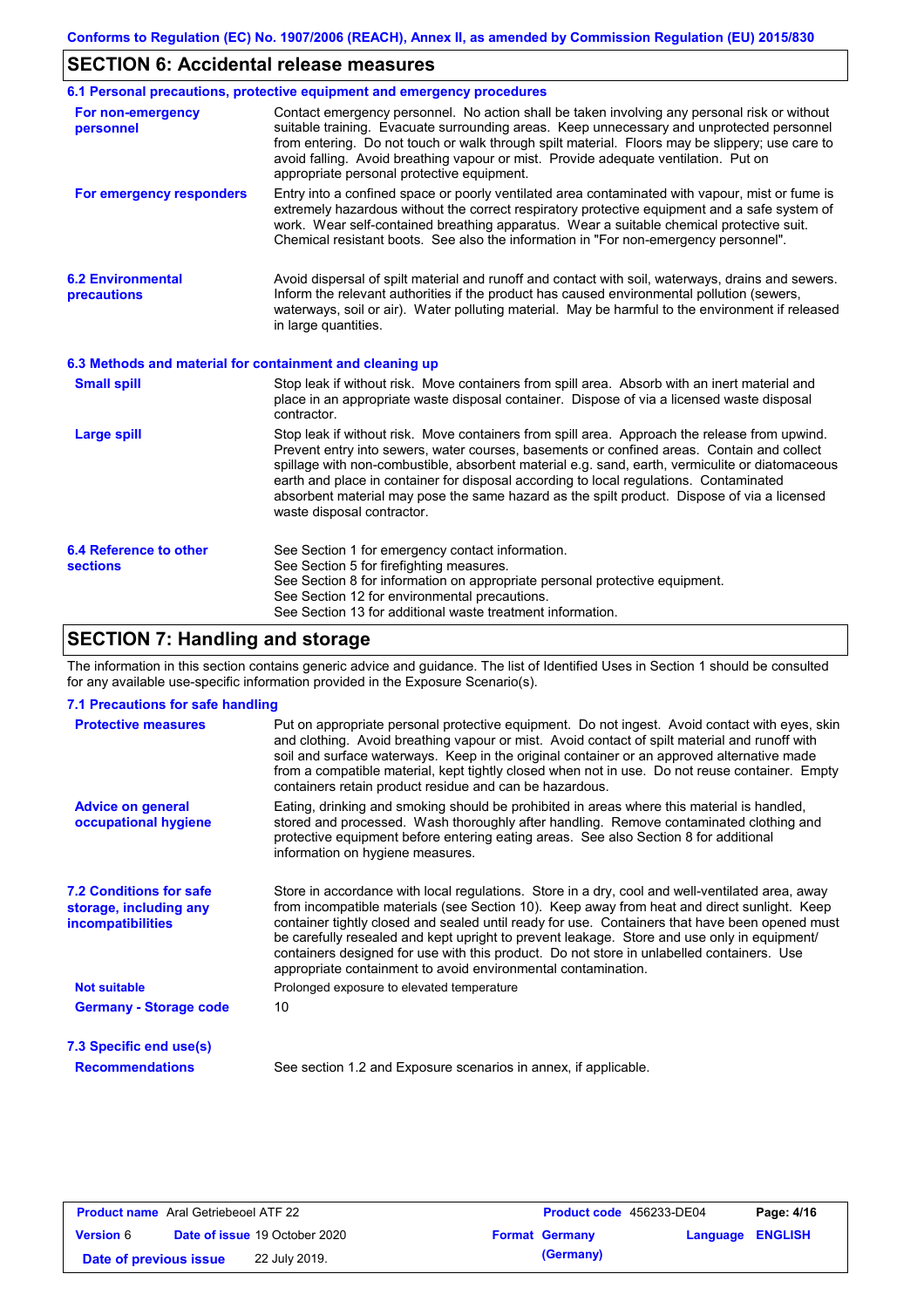### **SECTION 8: Exposure controls/personal protection**

**The information in this section contains generic advice and guidance. The list of Identified Uses in Section 1 should be consulted for any available use-specific information provided in the Exposure Scenario(s).**

#### **8.1 Control parameters**

**Occupational exposure limits**

No exposure limit value known.

Whilst specific OELs for certain components may be shown in this section, other components may be present in any mist, vapour or dust produced. Therefore, the specific OELs may not be applicable to the product as a whole and are provided for guidance only.

**Recommended monitoring procedures** If this product contains ingredients with exposure limits, personal, workplace atmosphere or biological monitoring may be required to determine the effectiveness of the ventilation or other control measures and/or the necessity to use respiratory protective equipment. Reference should be made to monitoring standards, such as the following: European Standard EN 689 (Workplace atmospheres - Guidance for the assessment of exposure by inhalation to chemical agents for comparison with limit values and measurement strategy) European Standard EN 14042 (Workplace atmospheres - Guide for the application and use of procedures for the assessment of exposure to chemical and biological agents) European Standard EN 482 (Workplace atmospheres - General requirements for the performance of procedures for the measurement of chemical agents) Reference to national guidance documents for methods for the determination of hazardous substances will also be required.

#### **Derived No Effect Level**

No DNELs/DMELs available.

#### **Predicted No Effect Concentration**

No PNECs available

| <b>8.2 Exposure controls</b>                      |                                                           |                                                                                                                                                                                                                                                                                                                                                                                                                                                                                                                                                                                                                                                                                                                                                                                                                                                                                                                                                      |          |                |
|---------------------------------------------------|-----------------------------------------------------------|------------------------------------------------------------------------------------------------------------------------------------------------------------------------------------------------------------------------------------------------------------------------------------------------------------------------------------------------------------------------------------------------------------------------------------------------------------------------------------------------------------------------------------------------------------------------------------------------------------------------------------------------------------------------------------------------------------------------------------------------------------------------------------------------------------------------------------------------------------------------------------------------------------------------------------------------------|----------|----------------|
| <b>Appropriate engineering</b><br><b>controls</b> | kept in good condition and properly maintained.           | Provide exhaust ventilation or other engineering controls to keep the relevant airborne<br>concentrations below their respective occupational exposure limits.<br>All activities involving chemicals should be assessed for their risks to health, to ensure<br>exposures are adequately controlled. Personal protective equipment should only be considered<br>after other forms of control measures (e.g. engineering controls) have been suitably evaluated.<br>Personal protective equipment should conform to appropriate standards, be suitable for use, be<br>Your supplier of personal protective equipment should be consulted for advice on selection and<br>appropriate standards. For further information contact your national organisation for standards.<br>The final choice of protective equipment will depend upon a risk assessment. It is important to<br>ensure that all items of personal protective equipment are compatible. |          |                |
| Individual protection measures                    |                                                           |                                                                                                                                                                                                                                                                                                                                                                                                                                                                                                                                                                                                                                                                                                                                                                                                                                                                                                                                                      |          |                |
| <b>Hygiene measures</b>                           |                                                           | Wash hands, forearms and face thoroughly after handling chemical products, before eating,<br>smoking and using the lavatory and at the end of the working period. Ensure that eyewash<br>stations and safety showers are close to the workstation location.                                                                                                                                                                                                                                                                                                                                                                                                                                                                                                                                                                                                                                                                                          |          |                |
| <b>Respiratory protection</b>                     | of the working conditions.                                | In case of insufficient ventilation, wear suitable respiratory equipment.<br>The correct choice of respiratory protection depends upon the chemicals being handled, the<br>conditions of work and use, and the condition of the respiratory equipment. Safety procedures<br>should be developed for each intended application. Respiratory protection equipment should<br>therefore be chosen in consultation with the supplier/manufacturer and with a full assessment                                                                                                                                                                                                                                                                                                                                                                                                                                                                              |          |                |
| <b>Eye/face protection</b>                        | Safety glasses with side shields.                         |                                                                                                                                                                                                                                                                                                                                                                                                                                                                                                                                                                                                                                                                                                                                                                                                                                                                                                                                                      |          |                |
| <b>Skin protection</b>                            |                                                           |                                                                                                                                                                                                                                                                                                                                                                                                                                                                                                                                                                                                                                                                                                                                                                                                                                                                                                                                                      |          |                |
| <b>Hand protection</b>                            | <b>General Information:</b>                               |                                                                                                                                                                                                                                                                                                                                                                                                                                                                                                                                                                                                                                                                                                                                                                                                                                                                                                                                                      |          |                |
|                                                   |                                                           | Because specific work environments and material handling practices vary, safety procedures<br>should be developed for each intended application. The correct choice of protective gloves<br>depends upon the chemicals being handled, and the conditions of work and use. Most gloves<br>provide protection for only a limited time before they must be discarded and replaced (even the<br>best chemically resistant gloves will break down after repeated chemical exposures).<br>Gloves should be chosen in consultation with the supplier / manufacturer and taking account of                                                                                                                                                                                                                                                                                                                                                                   |          |                |
|                                                   | a full assessment of the working conditions.              |                                                                                                                                                                                                                                                                                                                                                                                                                                                                                                                                                                                                                                                                                                                                                                                                                                                                                                                                                      |          |                |
|                                                   | Recommended: Nitrile gloves.<br><b>Breakthrough time:</b> |                                                                                                                                                                                                                                                                                                                                                                                                                                                                                                                                                                                                                                                                                                                                                                                                                                                                                                                                                      |          |                |
|                                                   |                                                           | Breakthrough time data are generated by glove manufacturers under laboratory test conditions<br>and represent how long a glove can be expected to provide effective permeation resistance. It<br>is important when following breakthrough time recommendations that actual workplace                                                                                                                                                                                                                                                                                                                                                                                                                                                                                                                                                                                                                                                                 |          |                |
| <b>Product name</b> Aral Getriebeoel ATF 22       |                                                           | Product code 456233-DE04                                                                                                                                                                                                                                                                                                                                                                                                                                                                                                                                                                                                                                                                                                                                                                                                                                                                                                                             |          | Page: 5/16     |
| <b>Version 6</b>                                  | Date of issue 19 October 2020                             | <b>Format Germany</b>                                                                                                                                                                                                                                                                                                                                                                                                                                                                                                                                                                                                                                                                                                                                                                                                                                                                                                                                | Language | <b>ENGLISH</b> |

**Date of previous issue 22 July 2019. (Germany) (Germany)**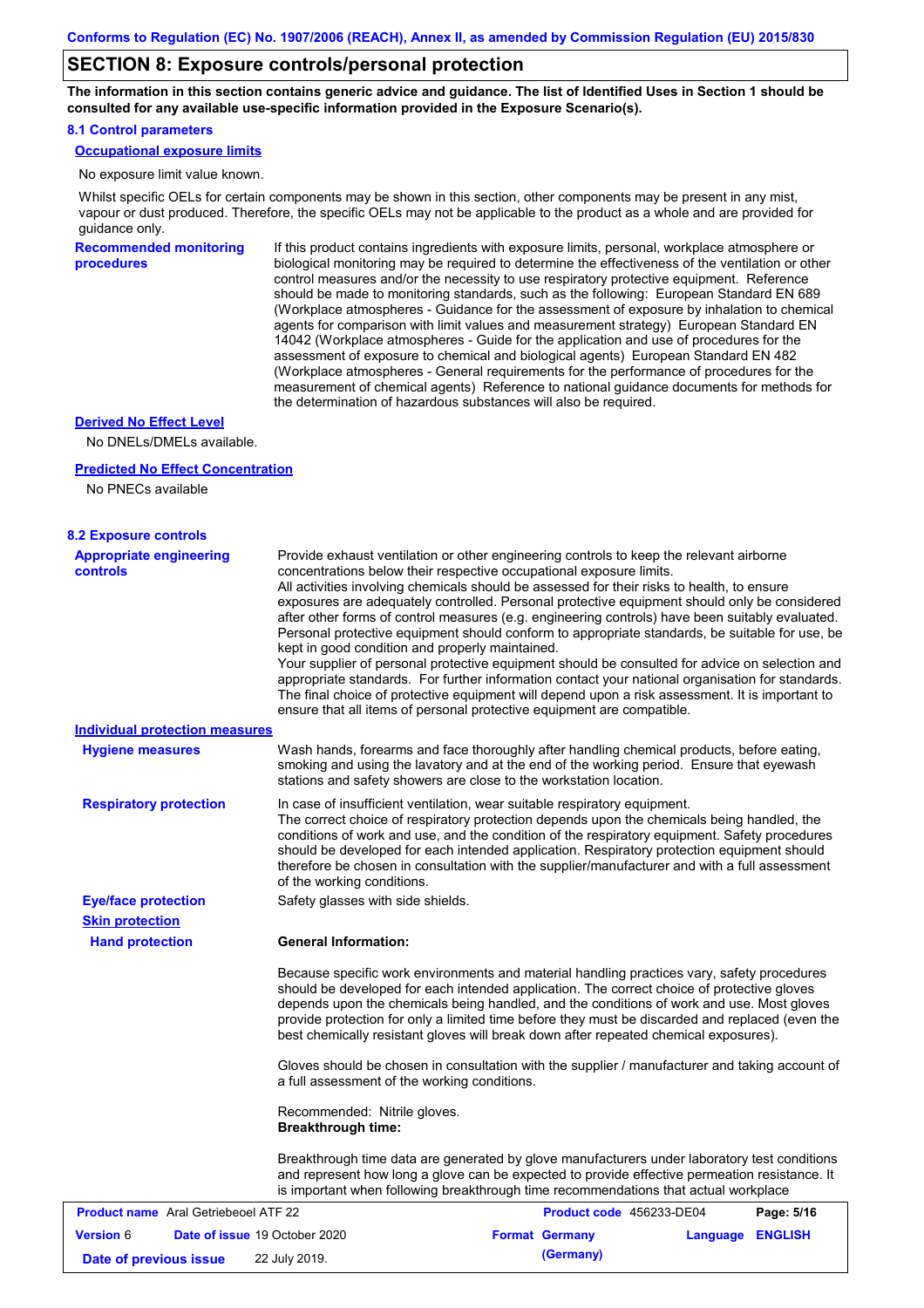# **SECTION 8: Exposure controls/personal protection**

conditions are taken into account. Always consult with your glove supplier for up-to-date technical information on breakthrough times for the recommended glove type. Our recommendations on the selection of gloves are as follows:

Continuous contact:

|                                           | Continuous contact:                                                                                                                                                                                                                                                                                                                                                                                                                                                                                                                                                                                                                                                                   |
|-------------------------------------------|---------------------------------------------------------------------------------------------------------------------------------------------------------------------------------------------------------------------------------------------------------------------------------------------------------------------------------------------------------------------------------------------------------------------------------------------------------------------------------------------------------------------------------------------------------------------------------------------------------------------------------------------------------------------------------------|
|                                           | Gloves with a minimum breakthrough time of 240 minutes, or >480 minutes if suitable gloves<br>can be obtained.<br>If suitable gloves are not available to offer that level of protection, gloves with shorter<br>breakthrough times may be acceptable as long as appropriate glove maintenance and<br>replacement regimes are determined and adhered to.                                                                                                                                                                                                                                                                                                                              |
|                                           | Short-term / splash protection:                                                                                                                                                                                                                                                                                                                                                                                                                                                                                                                                                                                                                                                       |
|                                           | Recommended breakthrough times as above.<br>It is recognised that for short-term, transient exposures, gloves with shorter breakthrough times<br>may commonly be used. Therefore, appropriate maintenance and replacement regimes must<br>be determined and rigorously followed.                                                                                                                                                                                                                                                                                                                                                                                                      |
|                                           | <b>Glove Thickness:</b>                                                                                                                                                                                                                                                                                                                                                                                                                                                                                                                                                                                                                                                               |
|                                           | For general applications, we recommend gloves with a thickness typically greater than 0.35 mm.                                                                                                                                                                                                                                                                                                                                                                                                                                                                                                                                                                                        |
|                                           | It should be emphasised that glove thickness is not necessarily a good predictor of glove<br>resistance to a specific chemical, as the permeation efficiency of the glove will be dependent<br>on the exact composition of the glove material. Therefore, glove selection should also be based<br>on consideration of the task requirements and knowledge of breakthrough times.<br>Glove thickness may also vary depending on the glove manufacturer, the glove type and the<br>glove model. Therefore, the manufacturers' technical data should always be taken into account<br>to ensure selection of the most appropriate glove for the task.                                     |
|                                           | Note: Depending on the activity being conducted, gloves of varying thickness may be required<br>for specific tasks. For example:                                                                                                                                                                                                                                                                                                                                                                                                                                                                                                                                                      |
|                                           | • Thinner gloves (down to 0.1 mm or less) may be required where a high degree of manual<br>dexterity is needed. However, these gloves are only likely to give short duration protection and<br>would normally be just for single use applications, then disposed of.                                                                                                                                                                                                                                                                                                                                                                                                                  |
|                                           | • Thicker gloves (up to 3 mm or more) may be required where there is a mechanical (as well<br>as a chemical) risk i.e. where there is abrasion or puncture potential.                                                                                                                                                                                                                                                                                                                                                                                                                                                                                                                 |
| <b>Skin and body</b>                      | Use of protective clothing is good industrial practice.<br>Personal protective equipment for the body should be selected based on the task being<br>performed and the risks involved and should be approved by a specialist before handling this<br>product.<br>Cotton or polyester/cotton overalls will only provide protection against light superficial<br>contamination that will not soak through to the skin. Overalls should be laundered on a regular<br>basis. When the risk of skin exposure is high (e.g. when cleaning up spillages or if there is a<br>risk of splashing) then chemical resistant aprons and/or impervious chemical suits and boots<br>will be required. |
| <b>Refer to standards:</b>                | Respiratory protection: EN 529<br>Gloves: EN 420, EN 374<br>Eye protection: EN 166<br>Filtering half-mask: EN 149<br>Filtering half-mask with valve: EN 405<br>Half-mask: EN 140 plus filter<br>Full-face mask: EN 136 plus filter<br>Particulate filters: EN 143<br>Gas/combined filters: EN 14387                                                                                                                                                                                                                                                                                                                                                                                   |
| <b>Environmental exposure</b><br>controls | Emissions from ventilation or work process equipment should be checked to ensure they<br>comply with the requirements of environmental protection legislation. In some cases, fume<br>scrubbers, filters or engineering modifications to the process equipment will be necessary to<br>reduce emissions to acceptable levels.                                                                                                                                                                                                                                                                                                                                                         |

| <b>Product name</b> Aral Getriebeoel ATF 22 |  |                                      | <b>Product code</b> 456233-DE04 |                       | Page: 6/16       |  |
|---------------------------------------------|--|--------------------------------------|---------------------------------|-----------------------|------------------|--|
| <b>Version 6</b>                            |  | <b>Date of issue 19 October 2020</b> |                                 | <b>Format Germany</b> | Language ENGLISH |  |
| Date of previous issue                      |  | 22 July 2019.                        |                                 | (Germany)             |                  |  |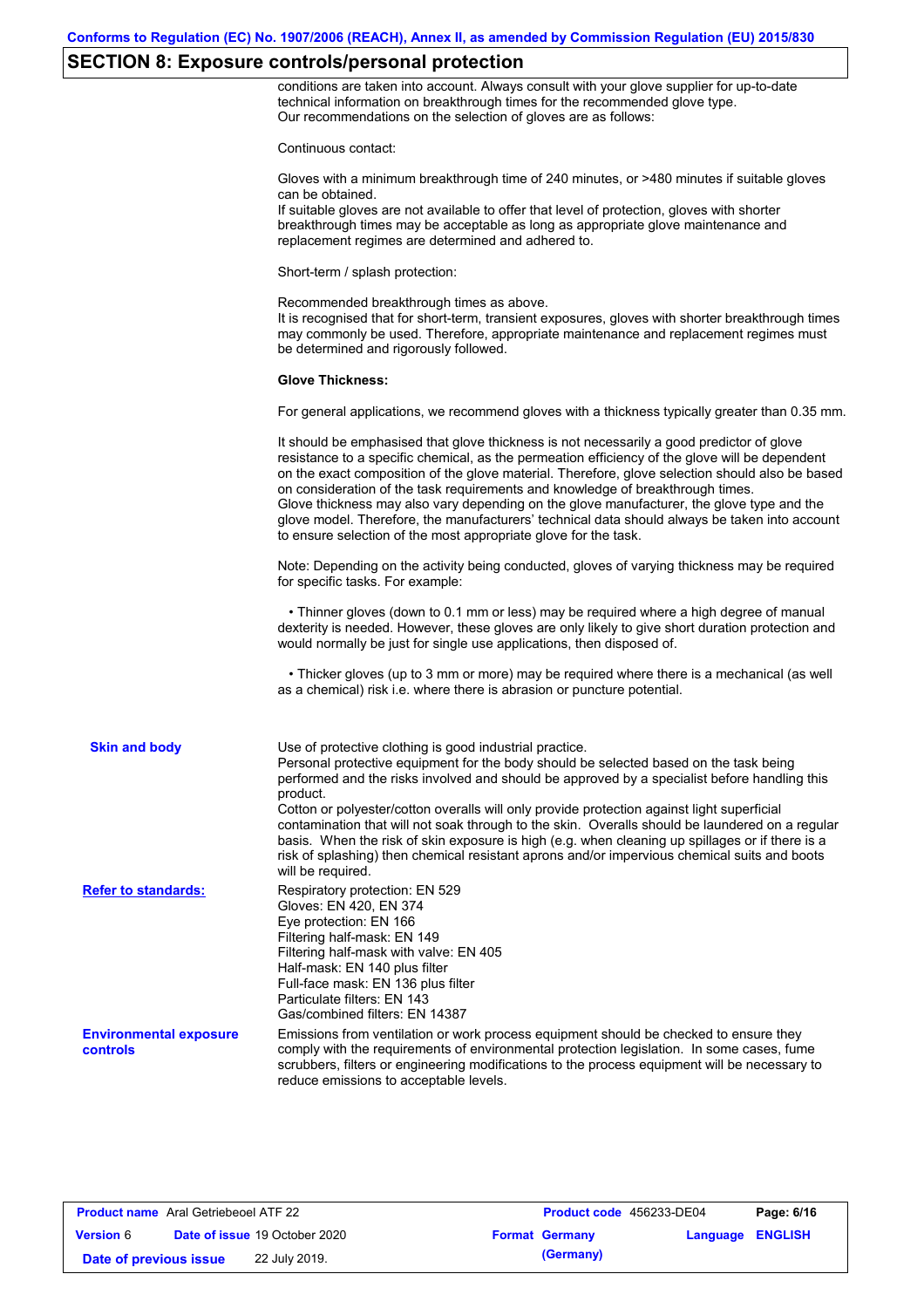## **SECTION 9: Physical and chemical properties**

**9.1 Information on basic physical and chemical properties**

| Liquid.                                                                                                                              |
|--------------------------------------------------------------------------------------------------------------------------------------|
| Red.                                                                                                                                 |
| Not available.                                                                                                                       |
| Not available.                                                                                                                       |
| Not available.                                                                                                                       |
| Not available.                                                                                                                       |
| Not available.                                                                                                                       |
| $\overline{A}5^{\circ}$ C                                                                                                            |
| $\varnothing$ pen cup: >180°C (>356°F) [Cleveland.]                                                                                  |
| Not available.                                                                                                                       |
| Not available.                                                                                                                       |
| Not available.                                                                                                                       |
| Not available.                                                                                                                       |
| Not available.                                                                                                                       |
| Not available.                                                                                                                       |
| <del></del> <del>⊄</del> 1000 kg/m <sup>3</sup> (<1 g/cm <sup>3</sup> ) at 15°C                                                      |
| insoluble in water.                                                                                                                  |
| Not available.                                                                                                                       |
| Not available.                                                                                                                       |
| Not available.                                                                                                                       |
| Kinematic: 36.06 mm <sup>2</sup> /s (36.06 cSt) at 40°C<br>Kinematic: 7 to 7.9 mm <sup>2</sup> /s (7 to 7.9 cSt) at 100 $^{\circ}$ C |
| Not available.                                                                                                                       |
| Not available.                                                                                                                       |
|                                                                                                                                      |

#### **9.2 Other information**

No additional information.

|                                                   | <b>SECTION 10: Stability and reactivity</b>                                                                                                                             |  |  |  |  |
|---------------------------------------------------|-------------------------------------------------------------------------------------------------------------------------------------------------------------------------|--|--|--|--|
| <b>10.1 Reactivity</b>                            | No specific test data available for this product. Refer to Conditions to avoid and Incompatible<br>materials for additional information.                                |  |  |  |  |
| <b>10.2 Chemical stability</b>                    | The product is stable.                                                                                                                                                  |  |  |  |  |
| <b>10.3 Possibility of</b><br>hazardous reactions | Under normal conditions of storage and use, hazardous reactions will not occur.<br>Under normal conditions of storage and use, hazardous polymerisation will not occur. |  |  |  |  |
| <b>10.4 Conditions to avoid</b>                   | Avoid all possible sources of ignition (spark or flame).                                                                                                                |  |  |  |  |
| <b>10.5 Incompatible materials</b>                | Reactive or incompatible with the following materials: oxidising materials.                                                                                             |  |  |  |  |
| <b>10.6 Hazardous</b><br>decomposition products   | Under normal conditions of storage and use, hazardous decomposition products should not be<br>produced.                                                                 |  |  |  |  |

# **SECTION 11: Toxicological information**

**11.1 Information on toxicological effects Acute toxicity estimates**

| <b>Product name</b> Aral Getriebeoel ATF 22 |  |                                      | <b>Product code</b> 456233-DE04 |                       | Page: 7/16              |  |
|---------------------------------------------|--|--------------------------------------|---------------------------------|-----------------------|-------------------------|--|
| <b>Version 6</b>                            |  | <b>Date of issue 19 October 2020</b> |                                 | <b>Format Germany</b> | <b>Language ENGLISH</b> |  |
| Date of previous issue                      |  | 22 July 2019.                        |                                 | (Germany)             |                         |  |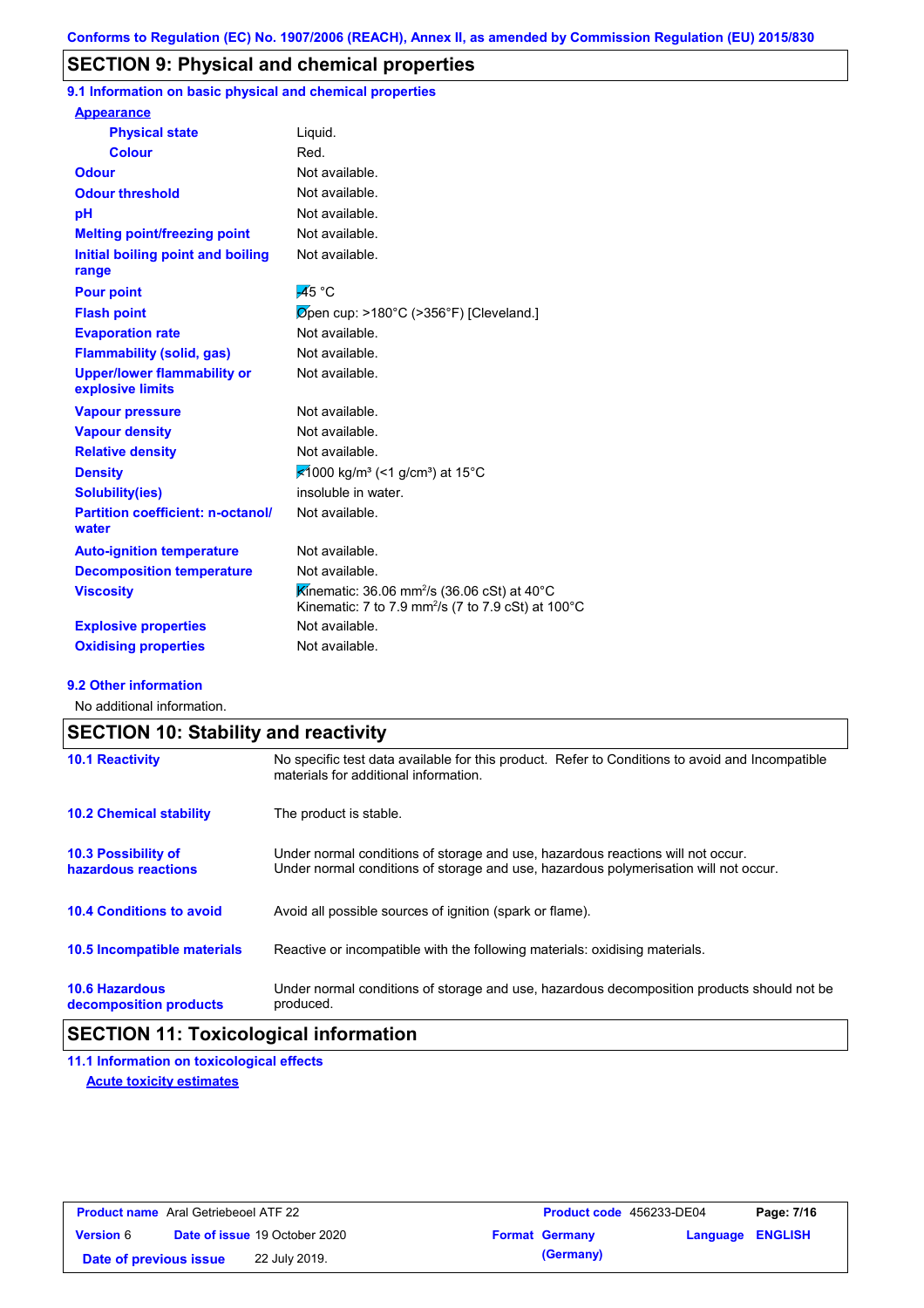# **SECTION 11: Toxicological information**

| <b>Product/ingredient name</b>                                                             |                                                                                                                             | Oral (mg/<br>kg) | <b>Dermal</b><br>(mg/kg) | <b>Inhalation</b><br>(gases)<br>(ppm) | <b>Inhalation</b><br>(vapours)<br>(mg/l) | <b>Inhalation</b><br>(dusts<br>and mists)<br>(mg/l) |
|--------------------------------------------------------------------------------------------|-----------------------------------------------------------------------------------------------------------------------------|------------------|--------------------------|---------------------------------------|------------------------------------------|-----------------------------------------------------|
| 2,2'-(C16-18 (evennumbered, C18 unsaturated)<br>alkyl imino) diethanol                     | 500                                                                                                                         | N/A              | N/A                      | N/A                                   | N/A                                      |                                                     |
| <b>Information on likely</b><br>routes of exposure                                         | Routes of entry anticipated: Dermal, Inhalation.                                                                            |                  |                          |                                       |                                          |                                                     |
| <b>Potential acute health effects</b>                                                      |                                                                                                                             |                  |                          |                                       |                                          |                                                     |
| <b>Inhalation</b>                                                                          | Vapour inhalation under ambient conditions is not normally a problem due to low vapour<br>pressure.                         |                  |                          |                                       |                                          |                                                     |
| <b>Ingestion</b>                                                                           | No known significant effects or critical hazards.                                                                           |                  |                          |                                       |                                          |                                                     |
| <b>Skin contact</b>                                                                        | Defatting to the skin. May cause skin dryness and irritation.                                                               |                  |                          |                                       |                                          |                                                     |
| <b>Eye contact</b>                                                                         | No known significant effects or critical hazards.                                                                           |                  |                          |                                       |                                          |                                                     |
| Symptoms related to the physical, chemical and toxicological characteristics               |                                                                                                                             |                  |                          |                                       |                                          |                                                     |
| <b>Inhalation</b>                                                                          | May be harmful by inhalation if exposure to vapour, mists or fumes resulting from thermal<br>decomposition products occurs. |                  |                          |                                       |                                          |                                                     |
| <b>Ingestion</b>                                                                           | No specific data.                                                                                                           |                  |                          |                                       |                                          |                                                     |
| <b>Skin contact</b>                                                                        | Adverse symptoms may include the following:<br>irritation<br>dryness<br>cracking                                            |                  |                          |                                       |                                          |                                                     |
| <b>Eye contact</b>                                                                         | No specific data.                                                                                                           |                  |                          |                                       |                                          |                                                     |
| Delayed and immediate effects as well as chronic effects from short and long-term exposure |                                                                                                                             |                  |                          |                                       |                                          |                                                     |
| <b>Inhalation</b>                                                                          | Overexposure to the inhalation of airborne droplets or aerosols may cause irritation of the<br>respiratory tract.           |                  |                          |                                       |                                          |                                                     |
| <b>Ingestion</b>                                                                           | Ingestion of large quantities may cause nausea and diarrhoea.                                                               |                  |                          |                                       |                                          |                                                     |
| <b>Skin contact</b>                                                                        | Prolonged or repeated contact can defat the skin and lead to irritation and/or dermatitis.                                  |                  |                          |                                       |                                          |                                                     |
| <b>Eye contact</b>                                                                         | Potential risk of transient stinging or redness if accidental eye contact occurs.                                           |                  |                          |                                       |                                          |                                                     |
| <b>Potential chronic health effects</b>                                                    |                                                                                                                             |                  |                          |                                       |                                          |                                                     |
| General                                                                                    | No known significant effects or critical hazards.                                                                           |                  |                          |                                       |                                          |                                                     |
| <b>Carcinogenicity</b>                                                                     | No known significant effects or critical hazards.                                                                           |                  |                          |                                       |                                          |                                                     |
| <b>Mutagenicity</b>                                                                        | No known significant effects or critical hazards.                                                                           |                  |                          |                                       |                                          |                                                     |
| <b>Developmental effects</b>                                                               | No known significant effects or critical hazards.                                                                           |                  |                          |                                       |                                          |                                                     |
| <b>Fertility effects</b>                                                                   | No known significant effects or critical hazards.                                                                           |                  |                          |                                       |                                          |                                                     |

# **SECTION 12: Ecological information**

**12.1 Toxicity**

**Environmental hazards** Harmful to aquatic life with long lasting effects.

#### **12.2 Persistence and degradability**

Expected to be biodegradable.

#### **12.3 Bioaccumulative potential**

This product is not expected to bioaccumulate through food chains in the environment.

| <b>12.4 Mobility in soil</b>                                  |                                                                      |
|---------------------------------------------------------------|----------------------------------------------------------------------|
| <b>Soil/water partition</b><br>coefficient (K <sub>oc</sub> ) | Not available.                                                       |
| <b>Mobility</b>                                               | Spillages may penetrate the soil causing ground water contamination. |

#### **12.5 Results of PBT and vPvB assessment**

Product does not meet the criteria for PBT or vPvB according to Regulation (EC) No. 1907/2006, Annex XIII.

# **12.6 Other adverse effects**

**Other ecological information**

Spills may form a film on water surfaces causing physical damage to organisms. Oxygen transfer could also be impaired.

| <b>Product name</b> Aral Getriebeoel ATF 22 |  |                                      | <b>Product code</b> 456233-DE04 |                       | Page: 8/16       |  |
|---------------------------------------------|--|--------------------------------------|---------------------------------|-----------------------|------------------|--|
| <b>Version 6</b>                            |  | <b>Date of issue 19 October 2020</b> |                                 | <b>Format Germany</b> | Language ENGLISH |  |
| Date of previous issue                      |  | 22 July 2019.                        |                                 | (Germany)             |                  |  |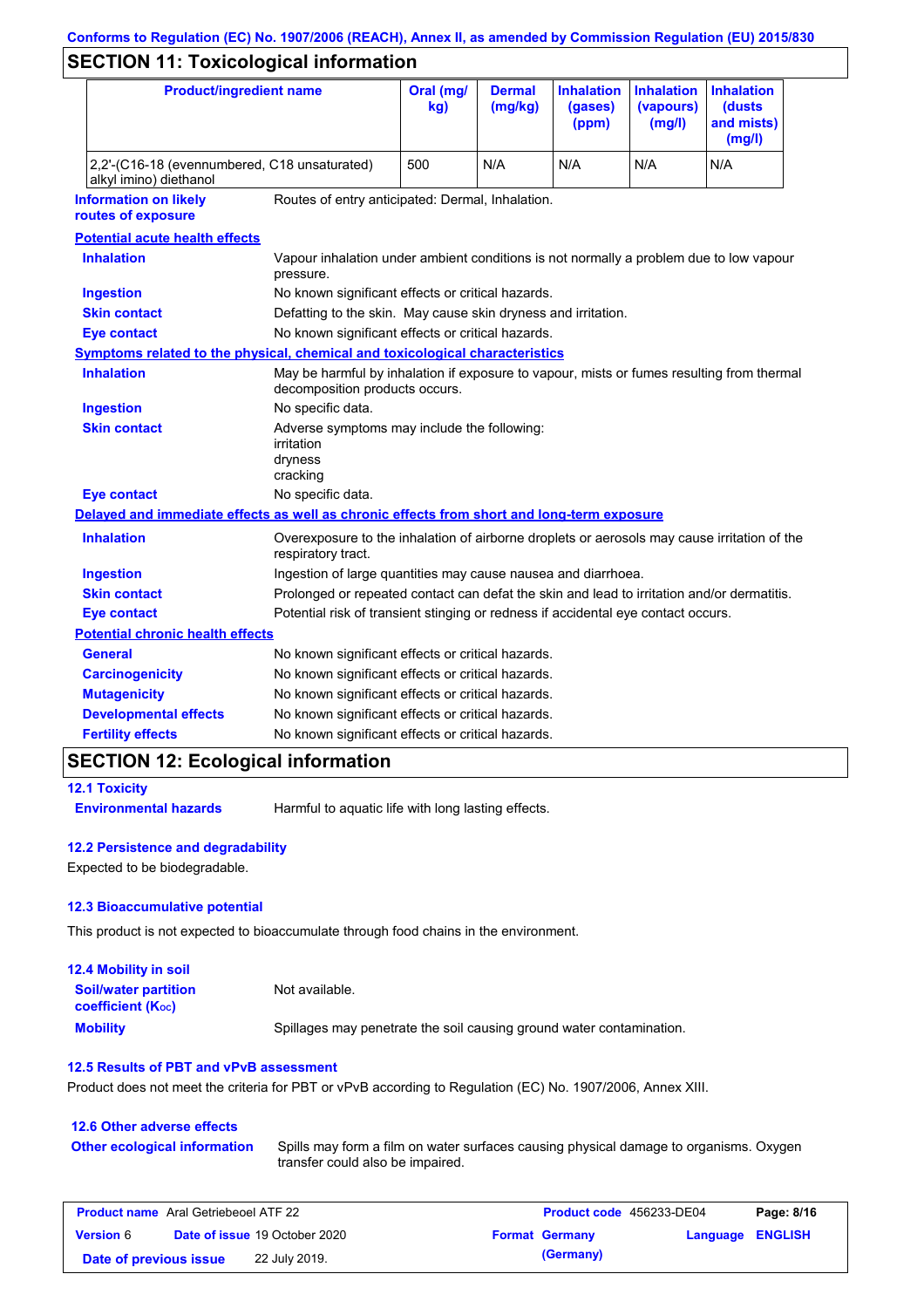### **SECTION 13: Disposal considerations**

The information in this section contains generic advice and guidance. The list of Identified Uses in Section 1 should be consulted for any available use-specific information provided in the Exposure Scenario(s).

### **13.1 Waste treatment methods**

**Product**

**Methods of disposal**

Where possible, arrange for product to be recycled. Dispose of via an authorised person/ licensed waste disposal contractor in accordance with local regulations.

#### **European waste catalogue (EWC) Hazardous waste** Yes.

| Waste code | <b>Waste designation</b>                                        |
|------------|-----------------------------------------------------------------|
| 13 02 05*  | mineral-based non-chlorinated engine, gear and lubricating oils |

However, deviation from the intended use and/or the presence of any potential contaminants may require an alternative waste disposal code to be assigned by the end user.

#### **Packaging**

| <b>Methods of disposal</b> | Where possible, arrange for product to be recycled. Dispose of via an authorised person/<br>licensed waste disposal contractor in accordance with local regulations.                                                                                                                                                                                                                                                                                                                            |
|----------------------------|-------------------------------------------------------------------------------------------------------------------------------------------------------------------------------------------------------------------------------------------------------------------------------------------------------------------------------------------------------------------------------------------------------------------------------------------------------------------------------------------------|
| <b>Special precautions</b> | This material and its container must be disposed of in a safe way. Care should be taken when<br>handling emptied containers that have not been cleaned or rinsed out. Empty containers or<br>liners may retain some product residues. Empty containers represent a fire hazard as they may<br>contain flammable product residues and vapour. Never weld, solder or braze empty containers.<br>Avoid dispersal of spilt material and runoff and contact with soil, waterways, drains and sewers. |
| <b>References</b>          | Commission 2014/955/EU<br>Directive 2008/98/EC                                                                                                                                                                                                                                                                                                                                                                                                                                                  |

# **SECTION 14: Transport information**

|                                           | <b>ADR/RID</b> | <b>ADN</b>     | <b>IMDG</b>    | <b>IATA</b>    |
|-------------------------------------------|----------------|----------------|----------------|----------------|
| 14.1 UN number                            | Not regulated. | Not regulated. | Not regulated. | Not regulated. |
| 14.2 UN proper<br>shipping name           |                |                |                |                |
| <b>14.3 Transport</b><br>hazard class(es) |                |                |                |                |
| 14.4 Packing<br>group                     |                |                | -              |                |
| 14.5<br><b>Environmental</b><br>hazards   | No.            | No.            | No.            | No.            |
| <b>Additional</b><br>information          |                |                | ۰              |                |

**14.6 Special precautions for user** Not available.

**14.7 Transport in bulk according to Annex II of Marpol and the IBC Code** Not available.

### **SECTION 15: Regulatory information**

**15.1 Safety, health and environmental regulations/legislation specific for the substance or mixture EU Regulation (EC) No. 1907/2006 (REACH)**

**Annex XIV - List of substances subject to authorisation**

#### **Annex XIV**

None of the components are listed.

**Substances of very high concern**

None of the components are listed.

#### **Other regulations**

| <b>Product name</b> Aral Getriebeoel ATF 22 |                                      | <b>Product code</b> 456233-DE04 |                         | Page: 9/16 |
|---------------------------------------------|--------------------------------------|---------------------------------|-------------------------|------------|
| <b>Version 6</b>                            | <b>Date of issue 19 October 2020</b> | <b>Format Germany</b>           | <b>Language ENGLISH</b> |            |
| Date of previous issue                      | 22 July 2019.                        | (Germany)                       |                         |            |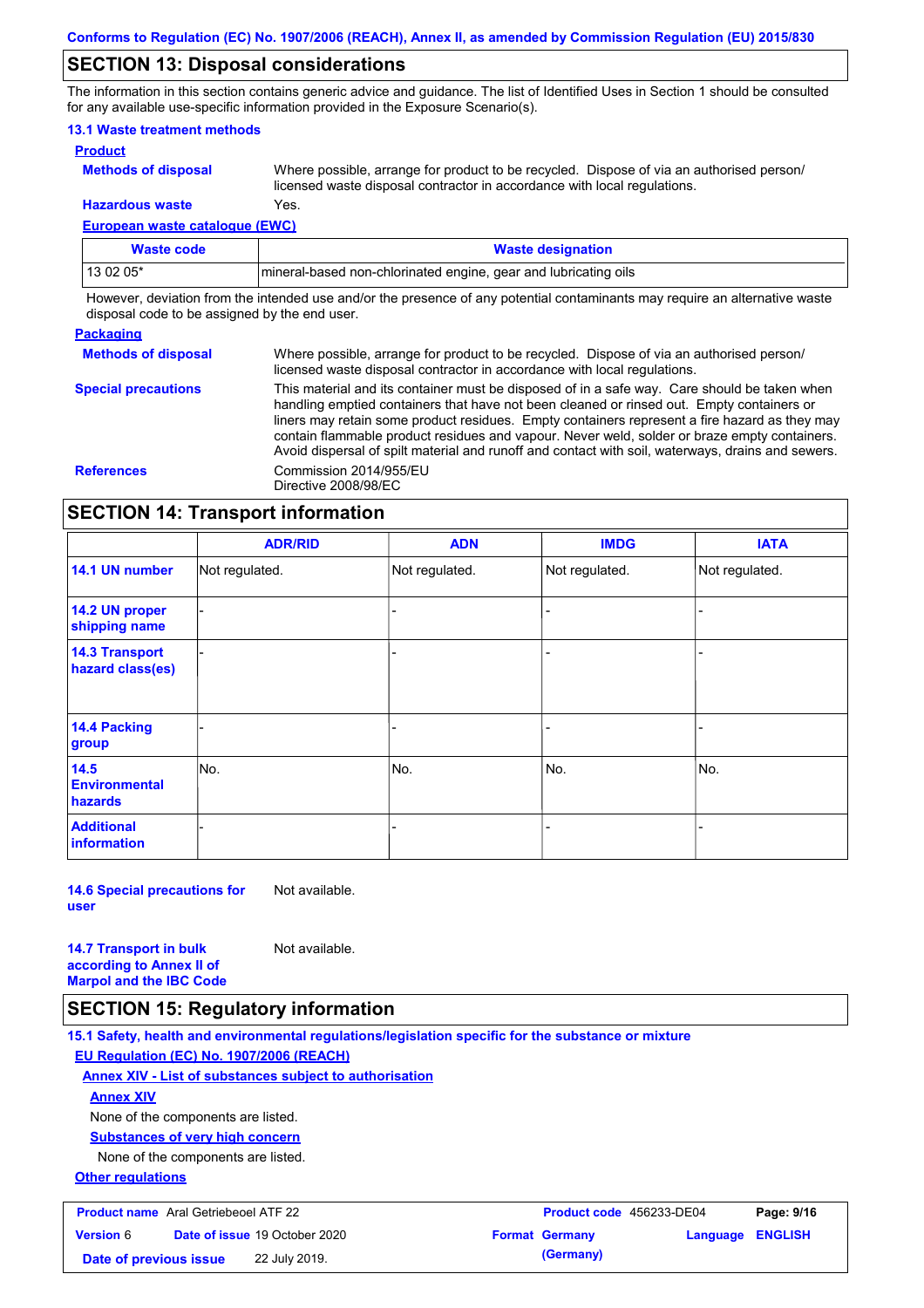# **SECTION 15: Regulatory information**

| <b>REACH Status</b>                                                | The company, as identified in Section 1, sells this product in the EU in compliance with the<br>current requirements of REACH.                                                                                                                          |
|--------------------------------------------------------------------|---------------------------------------------------------------------------------------------------------------------------------------------------------------------------------------------------------------------------------------------------------|
| <b>United States inventory</b><br>(TSCA 8b)                        | All components are active or exempted.                                                                                                                                                                                                                  |
| <b>Australia inventory (AICS)</b>                                  | At least one component is not listed.                                                                                                                                                                                                                   |
| <b>Canada inventory</b>                                            | All components are listed or exempted.                                                                                                                                                                                                                  |
| <b>China inventory (IECSC)</b>                                     | All components are listed or exempted.                                                                                                                                                                                                                  |
| <b>Japan inventory (ENCS)</b>                                      | At least one component is not listed.                                                                                                                                                                                                                   |
| <b>Korea inventory (KECI)</b>                                      | All components are listed or exempted.                                                                                                                                                                                                                  |
| <b>Philippines inventory</b><br>(PICCS)                            | All components are listed or exempted.                                                                                                                                                                                                                  |
| <b>Taiwan Chemical</b><br><b>Substances Inventory</b><br>(TCSI)    | All components are listed or exempted.                                                                                                                                                                                                                  |
| Ozone depleting substances (1005/2009/EU)<br>Not listed.           |                                                                                                                                                                                                                                                         |
| Prior Informed Consent (PIC) (649/2012/EU)<br>Not listed.          |                                                                                                                                                                                                                                                         |
| <b>EU - Water framework directive - Priority substances</b>        |                                                                                                                                                                                                                                                         |
| Mone of the components are listed.                                 |                                                                                                                                                                                                                                                         |
| <b>Seveso Directive</b>                                            |                                                                                                                                                                                                                                                         |
| This product is not controlled under the Seveso Directive.         |                                                                                                                                                                                                                                                         |
| <b>National regulations</b>                                        |                                                                                                                                                                                                                                                         |
| <b>Hazardous incident ordinance</b>                                |                                                                                                                                                                                                                                                         |
| <b>Hazard class for water</b>                                      | 2<br>(classified according AwSV)                                                                                                                                                                                                                        |
| <b>Prohibited Chemicals</b><br><b>Regulation</b><br>(ChemVerbotsV) | When placed on the market in Germany, this product is not subject to the Prohibited Chemicals<br>Regulation (ChemVerbotsV).                                                                                                                             |
| <b>Occupational restrictions</b>                                   | Observe employment restrictions in the following:<br>Gesetz zum Schutz der arbeitenden Jugend (Jugendarbeitsschutzgesetz - JArbSchG)<br>Gesetz zum Schutz von Müttern bei der Arbeit, in der Ausbildung und im Studium<br>(Mutterschutzgesetz - MuSchG) |
| <b>15.2 Chemical safety</b>                                        | A Chemical Safety Assessment has been carried out for one or more of the substances within                                                                                                                                                              |

# **SECTION 16: Other information**

**assessment**

| <b>Abbreviations and acronyms</b>                        | ADN = European Provisions concerning the International Carriage of Dangerous Goods by                          |                          |          |                |  |
|----------------------------------------------------------|----------------------------------------------------------------------------------------------------------------|--------------------------|----------|----------------|--|
|                                                          | Inland Waterway<br>ADR = The European Agreement concerning the International Carriage of Dangerous Goods by    |                          |          |                |  |
|                                                          | Road                                                                                                           |                          |          |                |  |
|                                                          | $ATE = Acute Toxicity Estimate$                                                                                |                          |          |                |  |
|                                                          | <b>BCF</b> = Bioconcentration Factor                                                                           |                          |          |                |  |
|                                                          | CAS = Chemical Abstracts Service                                                                               |                          |          |                |  |
|                                                          | CLP = Classification, Labelling and Packaging Regulation [Regulation (EC) No. 1272/2008]                       |                          |          |                |  |
|                                                          | CSA = Chemical Safety Assessment                                                                               |                          |          |                |  |
|                                                          | CSR = Chemical Safety Report<br>DMEL = Derived Minimal Effect Level                                            |                          |          |                |  |
|                                                          | DNEL = Derived No Effect Level                                                                                 |                          |          |                |  |
|                                                          | EINECS = European Inventory of Existing Commercial chemical Substances                                         |                          |          |                |  |
|                                                          | ES = Exposure Scenario                                                                                         |                          |          |                |  |
|                                                          | EUH statement = CLP-specific Hazard statement                                                                  |                          |          |                |  |
|                                                          | EWC = European Waste Catalogue                                                                                 |                          |          |                |  |
|                                                          | GHS = Globally Harmonized System of Classification and Labelling of Chemicals                                  |                          |          |                |  |
|                                                          | IATA = International Air Transport Association                                                                 |                          |          |                |  |
|                                                          | IBC = Intermediate Bulk Container                                                                              |                          |          |                |  |
|                                                          | IMDG = International Maritime Dangerous Goods<br>LogPow = logarithm of the octanol/water partition coefficient |                          |          |                |  |
|                                                          | MARPOL = International Convention for the Prevention of Pollution From Ships, 1973 as                          |                          |          |                |  |
|                                                          | modified by the Protocol of 1978. ("Marpol" = marine pollution)                                                |                          |          |                |  |
|                                                          | OECD = Organisation for Economic Co-operation and Development                                                  |                          |          |                |  |
| <b>Product name</b> Aral Getriebeoel ATF 22              |                                                                                                                | Product code 456233-DE04 |          | Page: 10/16    |  |
| <b>Date of issue 19 October 2020</b><br><b>Version 6</b> |                                                                                                                | <b>Format Germany</b>    | Language | <b>ENGLISH</b> |  |

**Date of previous issue 22 July 2019. (Germany) (Germany)** 

this mixture. A Chemical Safety Assessment has not been carried out for the mixture itself.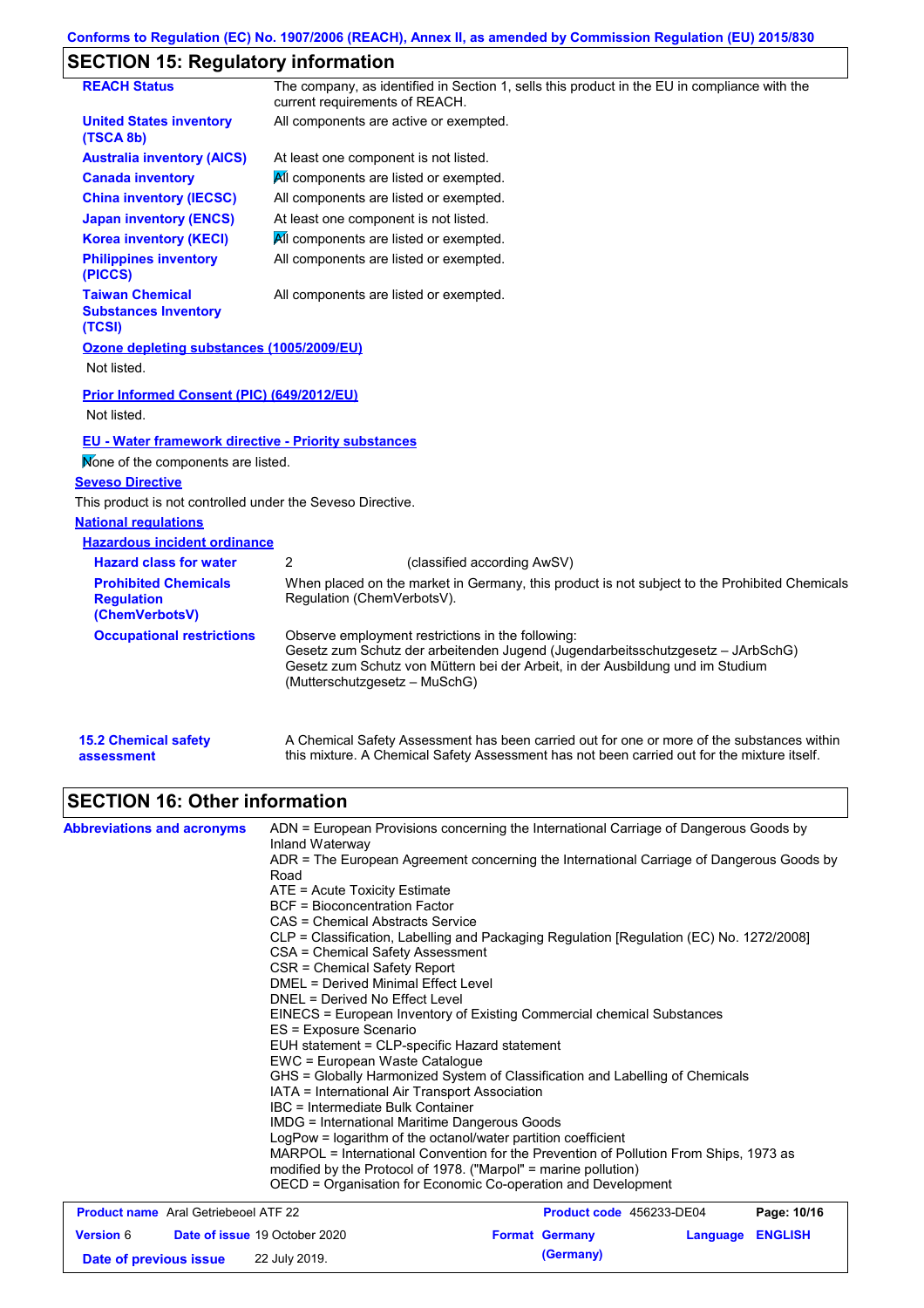### **SECTION 16: Other information**

PBT = Persistent, Bioaccumulative and Toxic PNEC = Predicted No Effect Concentration REACH = Registration, Evaluation, Authorisation and Restriction of Chemicals Regulation [Regulation (EC) No. 1907/2006] RID = The Regulations concerning the International Carriage of Dangerous Goods by Rail RRN = REACH Registration Number SADT = Self-Accelerating Decomposition Temperature SVHC = Substances of Very High Concern STOT-RE = Specific Target Organ Toxicity - Repeated Exposure STOT-SE = Specific Target Organ Toxicity - Single Exposure TWA = Time weighted average UN = United Nations UVCB = Complex hydrocarbon substance VOC = Volatile Organic Compound vPvB = Very Persistent and Very Bioaccumulative Varies = may contain one or more of the following 64741-88-4 / RRN 01-2119488706-23, 64741-89-5 / RRN 01-2119487067-30, 64741-95-3 / RRN 01-2119487081-40, 64741-96-4/ RRN 01-2119483621-38, 64742-01-4 / RRN 01-2119488707-21, 64742-44-5 / RRN 01-2119985177-24, 64742-45-6, 64742-52-5 / RRN 01-2119467170-45, 64742-53-6 / RRN 01-2119480375-34, 64742-54-7 / RRN 01-2119484627-25, 64742-55-8 / RRN 01-2119487077-29, 64742-56-9 / RRN 01-2119480132-48, 64742-57-0 / RRN 01-2119489287-22, 64742-58-1, 64742-62-7 / RRN 01-2119480472-38, 64742-63-8, 64742-65-0 / RRN 01-2119471299-27, 64742-70-7 / RRN 01-2119487080-42, 72623-85-9 / RRN 01-2119555262-43, 72623-86-0 / RRN 01-2119474878-16, 72623-87-1 / RRN 01-2119474889-13

#### **Procedure used to derive the classification according to Regulation (EC) No. 1272/2008 [CLP/GHS]**

| <b>Classification</b>                                  |                                                                                                                                                                                          | <b>Justification</b>                                                                                                                                                                                                                                                                                                                                                 |
|--------------------------------------------------------|------------------------------------------------------------------------------------------------------------------------------------------------------------------------------------------|----------------------------------------------------------------------------------------------------------------------------------------------------------------------------------------------------------------------------------------------------------------------------------------------------------------------------------------------------------------------|
| Aquatic Chronic 3, H412                                |                                                                                                                                                                                          | Calculation method                                                                                                                                                                                                                                                                                                                                                   |
| <b>Full text of abbreviated H</b><br><b>statements</b> | H302<br>H304<br>H314<br>H317<br>H318<br>H400<br>H410<br>H411                                                                                                                             | Harmful if swallowed.<br>May be fatal if swallowed and enters airways.<br>Causes severe skin burns and eye damage.<br>May cause an allergic skin reaction.<br>Causes serious eye damage.<br>Very toxic to aquatic life.<br>Very toxic to aquatic life with long lasting effects.<br>Toxic to aquatic life with long lasting effects.                                 |
| <b>Full text of classifications</b><br>[CLP/GHS]       | Acute Tox. 4, H302<br>Aquatic Acute 1, H400<br>Aquatic Chronic 1, H410<br>Aquatic Chronic 2, H411<br>Asp. Tox. 1, H304<br>Eye Dam. 1, H318<br>Skin Corr. 1C, H314<br>Skin Sens. 1B, H317 | ACUTE TOXICITY (oral) - Category 4<br>SHORT-TERM (ACUTE) AQUATIC HAZARD - Category 1<br>LONG-TERM (CHRONIC) AQUATIC HAZARD - Category 1<br>LONG-TERM (CHRONIC) AQUATIC HAZARD - Category 2<br><b>ASPIRATION HAZARD - Category 1</b><br>SERIOUS EYE DAMAGE/EYE IRRITATION - Category 1<br>SKIN CORROSION/IRRITATION - Category 1C<br>SKIN SENSITISATION - Category 1B |
| <b>History</b>                                         |                                                                                                                                                                                          |                                                                                                                                                                                                                                                                                                                                                                      |
| Date of issue/Date of<br>revision                      | 19/10/2020.                                                                                                                                                                              |                                                                                                                                                                                                                                                                                                                                                                      |
| Date of previous issue                                 | 22/07/2019.                                                                                                                                                                              |                                                                                                                                                                                                                                                                                                                                                                      |
| <b>Prepared by</b>                                     | <b>Product Stewardship</b>                                                                                                                                                               |                                                                                                                                                                                                                                                                                                                                                                      |

**Indicates information that has changed from previously issued version.**

#### **Notice to reader**

All reasonably practicable steps have been taken to ensure this data sheet and the health, safety and environmental information contained in it is accurate as of the date specified below. No warranty or representation, express or implied is made as to the accuracy or completeness of the data and information in this data sheet.

The data and advice given apply when the product is sold for the stated application or applications. You should not use the product other than for the stated application or applications without seeking advice from BP Group.

It is the user's obligation to evaluate and use this product safely and to comply with all applicable laws and regulations. The BP Group shall not be responsible for any damage or injury resulting from use, other than the stated product use of the material, from any failure to adhere to recommendations, or from any hazards inherent in the nature of the material. Purchasers of the product for supply to a third party for use at work, have a duty to take all necessary steps to ensure that any person handling or using the product is provided with the information in this sheet. Employers have a duty to tell employees and others who may be affected of any hazards described in this sheet and of any precautions that should be taken. You can contact the BP Group to ensure that this document is the most current available. Alteration of this document is strictly prohibited.

| <b>Product name</b> Aral Getriebeoel ATF 22 |                                      | <b>Product code</b> 456233-DE04 |                         | Page: 11/16 |
|---------------------------------------------|--------------------------------------|---------------------------------|-------------------------|-------------|
| <b>Version 6</b>                            | <b>Date of issue 19 October 2020</b> | <b>Format Germany</b>           | <b>Language ENGLISH</b> |             |
| Date of previous issue                      | 22 July 2019.                        | (Germany)                       |                         |             |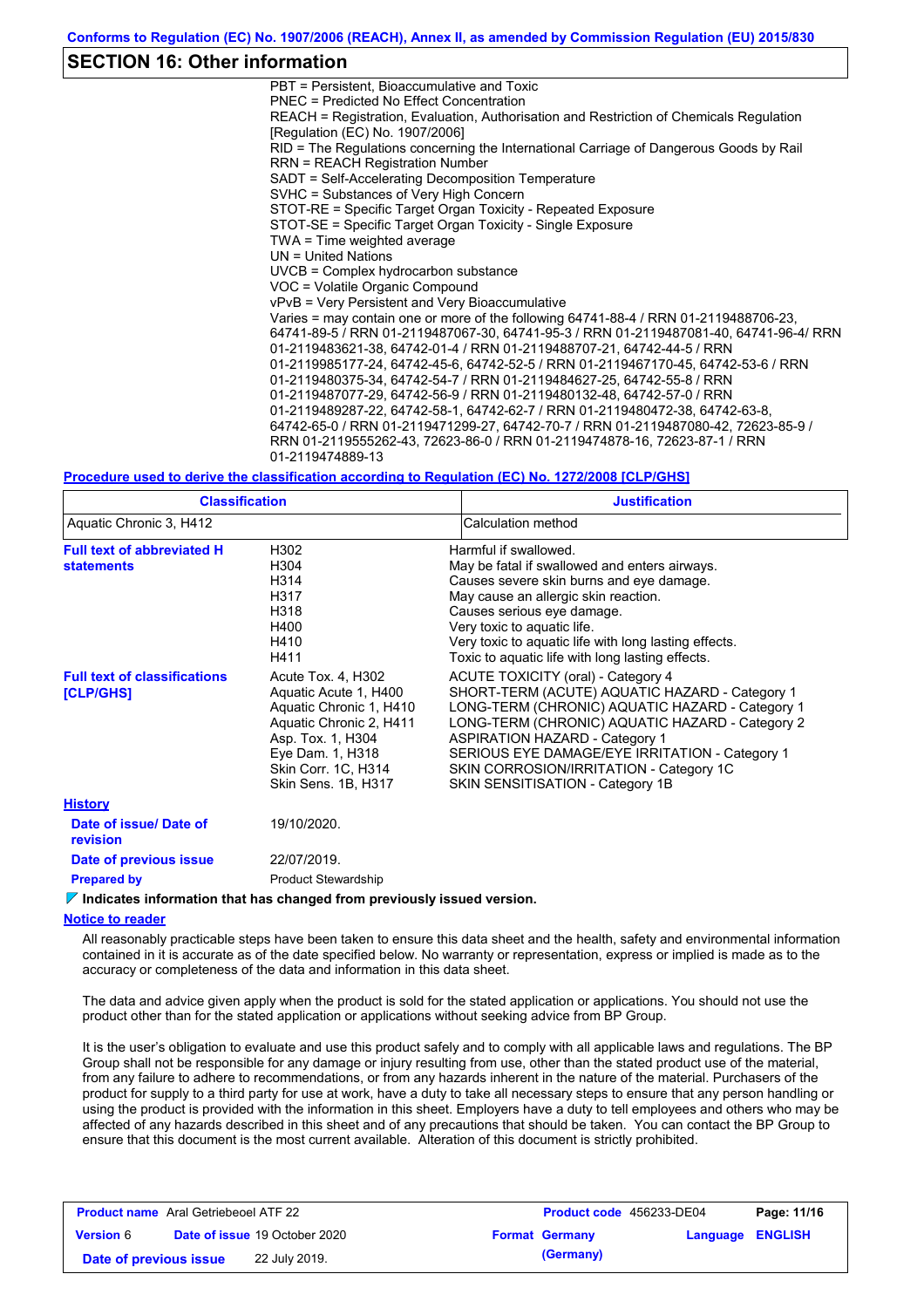

# **Annex to the extended Safety Data Sheet (eSDS)**

**Industrial**

### **Identification of the substance or mixture**

| <b>Product definition</b>                                              | Mixture                                                                                                                                                                                                                                                                                                                                                                         |
|------------------------------------------------------------------------|---------------------------------------------------------------------------------------------------------------------------------------------------------------------------------------------------------------------------------------------------------------------------------------------------------------------------------------------------------------------------------|
| Code                                                                   | 456233-DE04                                                                                                                                                                                                                                                                                                                                                                     |
| <b>Product name</b>                                                    | Aral Getriebeoel ATF 22                                                                                                                                                                                                                                                                                                                                                         |
| <b>Section 1: Title</b>                                                |                                                                                                                                                                                                                                                                                                                                                                                 |
| <b>Short title of the exposure</b><br>scenario                         | General use of lubricants and greases in vehicles or machinery - Industrial                                                                                                                                                                                                                                                                                                     |
| <b>List of use descriptors</b>                                         | <b>Identified use name:</b> General use of lubricants and greases in vehicles or<br>machinery-Industrial<br>Process Category: PROC01, PROC08b, PROC09, PROC02<br>Sector of end use: SU03<br><b>Subsequent service life relevant for that use: No.</b><br><b>Environmental Release Category: ERC04, ERC07</b><br>Specific Environmental Release Category: ATIEL-ATC SPERC 4.Biv1 |
| <b>Processes and activities</b><br>covered by the exposure<br>scenario | Covers general use of lubricants and greases in vehicles or machinery in closed<br>systems. Includes filling and draining of containers and operation of enclosed<br>machinery (including engines) and associated maintenance and storage activities.                                                                                                                           |

### **Section 2 Operational conditions and risk management measures**

**Section 2.1 Control of worker exposure** No exposure scenario is presented because the product is not classified for Human Health **Contributing scenarios: Operational conditions and risk management measures**

| <b>Aral Getriebeoel ATF 22</b>                                                                                                       | General use of lubricants and greases in vehicles or<br>machinery - Industrial          |
|--------------------------------------------------------------------------------------------------------------------------------------|-----------------------------------------------------------------------------------------|
| <b>Technical conditions and measures at</b><br>process level (source) to prevent release:                                            | Common practices vary across sites thus conservative process<br>release estimates used. |
| <b>Release fraction to wastewater from process Not available.</b><br>(after typical onsite RMMs and before<br>sewage treatment plan) |                                                                                         |
| <b>Release fraction to soil from process (after</b><br>typical onsite RMMs)                                                          | 0                                                                                       |
| Release fraction to air (after typical onsite)<br><b>RMMs</b>                                                                        | 5.00E-05                                                                                |
| <b>Other conditions affecting environmental</b><br>exposure:                                                                         | Negligible wastewater emissions as process operates without water<br>contact.           |
| <b>Local marine water dilution factor</b>                                                                                            | 100                                                                                     |
| <b>Local freshwater dilution factor</b>                                                                                              | 10                                                                                      |
| <b>Environment factors not influenced by risk</b><br>management:                                                                     |                                                                                         |
| <b>Emission days</b>                                                                                                                 | 300                                                                                     |
| <b>Frequency and duration of use:</b>                                                                                                |                                                                                         |
| EU tonnage of risk determining substance 2.63E+3 Tonnes/year<br>per year:                                                            |                                                                                         |
| <b>Amounts used:</b>                                                                                                                 |                                                                                         |
| <b>Section 2.2: Control of environmental exposure</b>                                                                                |                                                                                         |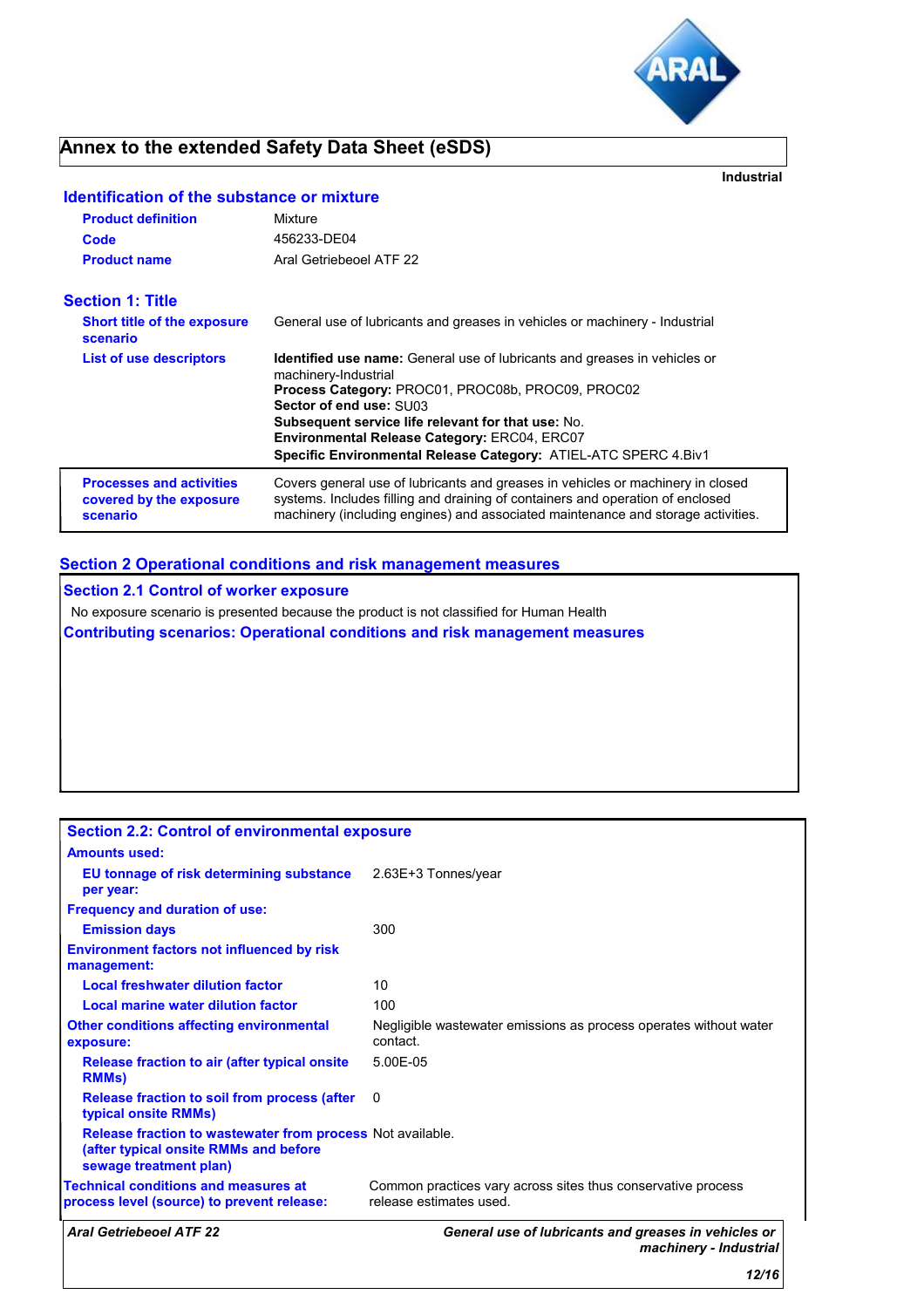| <b>Technical on-site conditions and measures</b><br>to reduce or limit discharges, air emissions<br>and releases to soil:     | Prevent discharge of undissolved substance to or recover from onsite<br>wastewater<br>User sites are assumed to be provided with oil/water separators and<br>waste water to be discharged via a sewage treatment plant |
|-------------------------------------------------------------------------------------------------------------------------------|------------------------------------------------------------------------------------------------------------------------------------------------------------------------------------------------------------------------|
| <b>Organisational measures to prevent/limit</b><br>release from site:                                                         | Do not apply industrial sludge to natural soils.<br>Sewage sludge should be incinerated, contained or reclaimed.                                                                                                       |
| <b>Conditions and measures related to sewage</b><br>treatment plant:                                                          |                                                                                                                                                                                                                        |
| <b>Estimated substance removal from</b><br>wastewater via on-site sewage treatment                                            | Not available.                                                                                                                                                                                                         |
| Assumed domestic sewage treatment plant<br>flow rate (m3/d)                                                                   | $2.00E + 3$                                                                                                                                                                                                            |
| <b>Maximum allowable site tonnage (Msafe)</b><br>based on release following total wastewater<br>treatment removal as product: | Not available.                                                                                                                                                                                                         |
| <b>Conditions and measures related to external</b><br>treatment of waste for disposal:                                        | External treatment and disposal of waste should comply with<br>applicable local and/or national regulations.                                                                                                           |
| <b>Conditions and measures related to external</b><br>recovery of waste:                                                      | External recovery and recycling of waste should comply with<br>applicable local and/or national regulations.                                                                                                           |
|                                                                                                                               |                                                                                                                                                                                                                        |
|                                                                                                                               |                                                                                                                                                                                                                        |

## **Section 3: Exposure estimation and reference to its source**

| <b>Exposure estimation and reference to its source - Environment</b> |                                                                                             |  |
|----------------------------------------------------------------------|---------------------------------------------------------------------------------------------|--|
| <b>Exposure assessment (environment):</b>                            | Used ECETOC TRA model (May 2010 release).                                                   |  |
| <b>Exposure estimation and reference to its source - Workers</b>     |                                                                                             |  |
| <b>Exposure assessment (human):</b>                                  | No exposure scenario is presented because the product is not<br>classified for Human Health |  |

### **Section 4: Guidance to check compliance with the exposure scenario**

| <b>Environment</b> | Guidance is based on assumed operating conditions which may not<br>be applicable to all sites; thus, scaling may be necessary to define<br>appropriate site-specific risk management measures. Further details<br>on scaling and control technologies are provided in SPERC factsheet.<br>If scaling reveals a condition of unsafe use (i.e., RCRs $> 1$ ),<br>additional RMMs or a site-specific chemical safety assessment is<br>required. For further information see www.ATIEL.org/REACH_GES |
|--------------------|--------------------------------------------------------------------------------------------------------------------------------------------------------------------------------------------------------------------------------------------------------------------------------------------------------------------------------------------------------------------------------------------------------------------------------------------------------------------------------------------------|
| <b>Health</b>      | No exposure scenario is presented because the product is not<br>classified for Human Health                                                                                                                                                                                                                                                                                                                                                                                                      |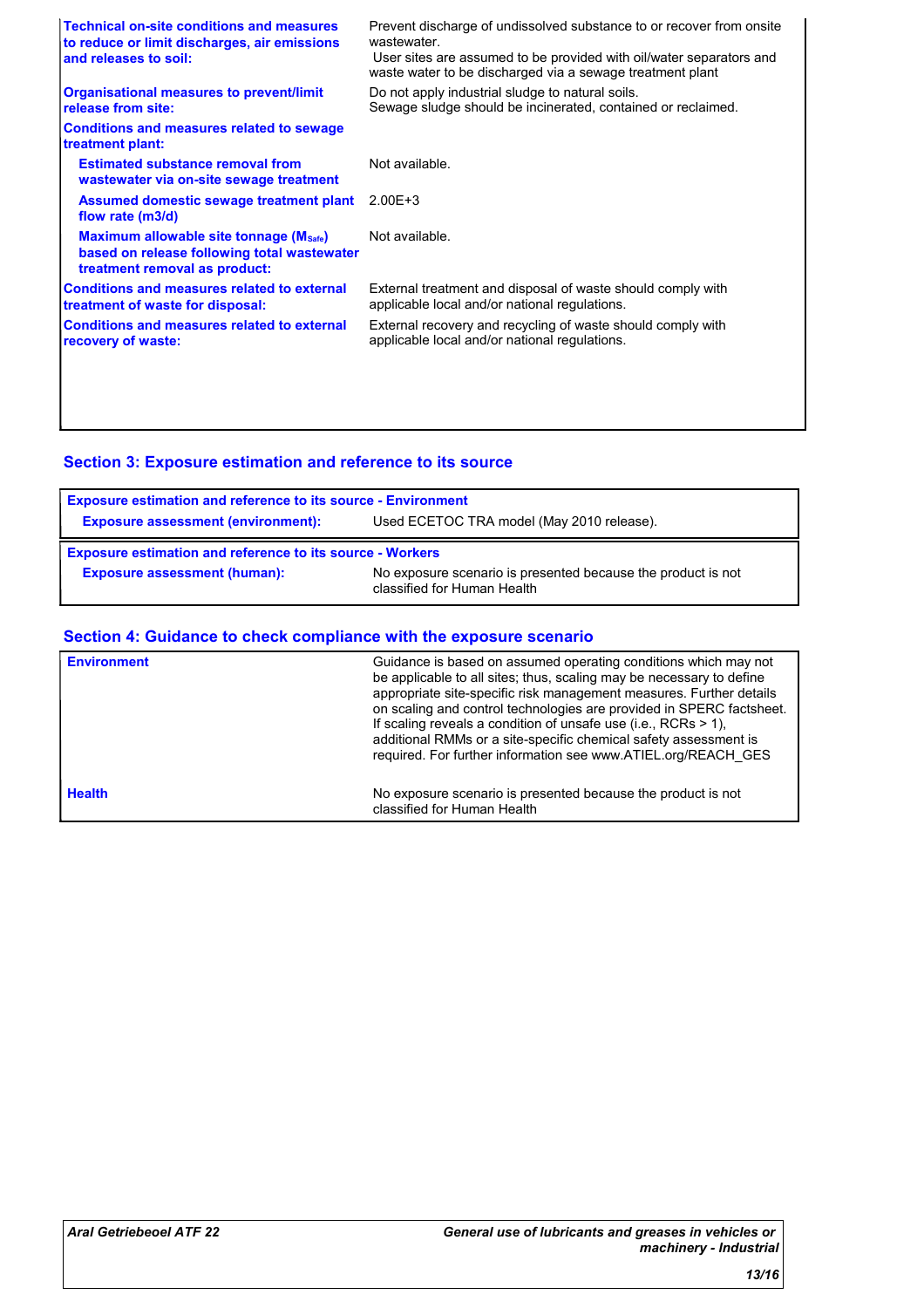

# **Annex to the extended Safety Data Sheet (eSDS)**

**Professional**

| <b>Identification of the substance or mixture</b>                      |                                                                                                                                                                                                                                                       |
|------------------------------------------------------------------------|-------------------------------------------------------------------------------------------------------------------------------------------------------------------------------------------------------------------------------------------------------|
| <b>Product definition</b>                                              | Mixture                                                                                                                                                                                                                                               |
| Code                                                                   | 456233-DE04                                                                                                                                                                                                                                           |
| <b>Product name</b>                                                    | Aral Getriebeoel ATF 22                                                                                                                                                                                                                               |
| <b>Section 1: Title</b>                                                |                                                                                                                                                                                                                                                       |
| <b>Short title of the exposure</b><br>scenario                         | General use of lubricants and greases in vehicles or machinery - Professional                                                                                                                                                                         |
| <b>List of use descriptors</b>                                         | <b>Identified use name:</b> General use of lubricants and greases in vehicles or<br>machinery-Professional                                                                                                                                            |
|                                                                        | Process Category: PROC01, PROC02, PROC08a, PROC08b, PROC20<br>Sector of end use: SU22                                                                                                                                                                 |
|                                                                        | <b>Subsequent service life relevant for that use: No.</b>                                                                                                                                                                                             |
|                                                                        | <b>Environmental Release Category: ERC09a, ERC09b</b><br>Specific Environmental Release Category: ATIEL-ATC SPERC 9.Bp.v1                                                                                                                             |
| <b>Processes and activities</b><br>covered by the exposure<br>scenario | Covers general use of lubricants and greases in vehicles or machinery in closed<br>systems. Includes filling and draining of containers and operation of enclosed<br>machinery (including engines) and associated maintenance and storage activities. |

### **Section 2 Operational conditions and risk management measures**

**Section 2.1 Control of worker exposure**

No exposure scenario is presented because the product is not classified for Human Health

**Contributing scenarios: Operational conditions and risk management measures**

| <b>Section 2.2: Control of environmental exposure</b>                                                                                |                                                                                         |
|--------------------------------------------------------------------------------------------------------------------------------------|-----------------------------------------------------------------------------------------|
| <b>Amounts used:</b>                                                                                                                 |                                                                                         |
| EU tonnage of risk determining substance<br>per year:                                                                                | 5.39 Tonnes/year                                                                        |
| <b>Frequency and duration of use:</b>                                                                                                |                                                                                         |
| <b>Emission days</b>                                                                                                                 | 365                                                                                     |
| <b>Environment factors not influenced by risk</b><br>management:                                                                     |                                                                                         |
| <b>Local freshwater dilution factor</b>                                                                                              | 10                                                                                      |
| Local marine water dilution factor                                                                                                   | 100                                                                                     |
| <b>Other conditions affecting environmental</b><br>exposure:                                                                         | Negligible wastewater emissions as process operates without water<br>contact.           |
| Release fraction to air (after typical onsite)<br><b>RMMs</b>                                                                        | 1.00E-04                                                                                |
| Release fraction to soil from process (after<br>typical onsite RMMs)                                                                 | $1F-0.3$                                                                                |
| <b>Release fraction to wastewater from process Not available.</b><br>(after typical onsite RMMs and before<br>sewage treatment plan) |                                                                                         |
| <b>Technical conditions and measures at</b><br>process level (source) to prevent release:                                            | Common practices vary across sites thus conservative process<br>release estimates used. |
| <b>Aral Getriebeoel ATF 22</b>                                                                                                       | General use of lubricants and greases in vehicles or<br>machinery - Professional        |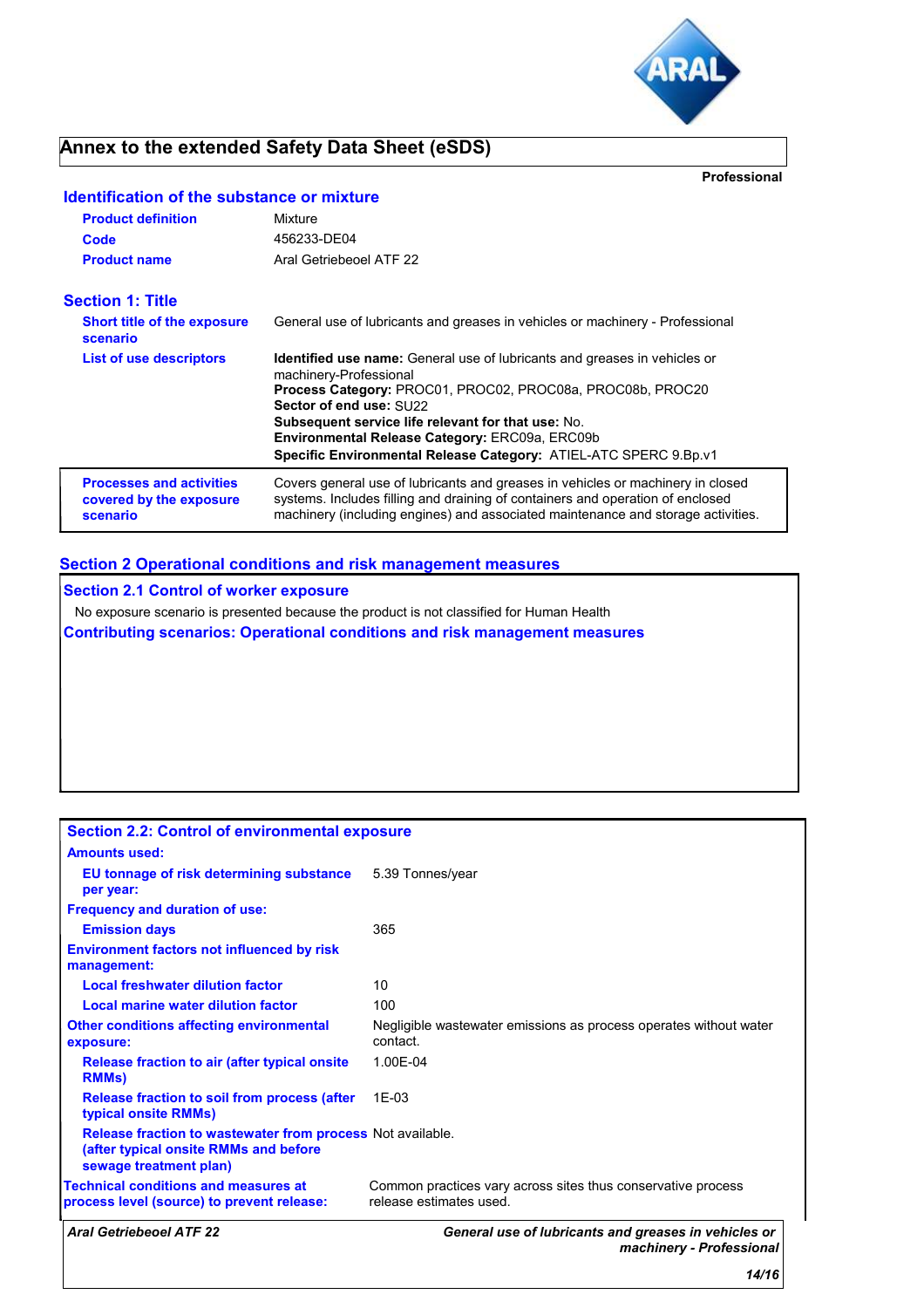| <b>Technical on-site conditions and measures</b><br>to reduce or limit discharges, air emissions<br>and releases to soil: | Prevent discharge of undissolved substance to or recover from onsite<br>wastewater. User sites are assumed to be provided with oil/water<br>separators and waste water to be discharged via a sewage treatment<br>plant |
|---------------------------------------------------------------------------------------------------------------------------|-------------------------------------------------------------------------------------------------------------------------------------------------------------------------------------------------------------------------|
| <b>Organisational measures to prevent/limit</b><br>release from site:                                                     | Do not apply industrial sludge to natural soils.<br>Sewage sludge should be incinerated, contained or reclaimed.                                                                                                        |
| <b>Conditions and measures related to sewage</b><br>treatment plant:                                                      |                                                                                                                                                                                                                         |
| <b>Estimated substance removal from</b><br>wastewater via on-site sewage treatment                                        | No data available yet                                                                                                                                                                                                   |
| Assumed domestic sewage treatment plant<br>flow rate (m3/d)                                                               | $2.00E + 3$                                                                                                                                                                                                             |
| Maximum allowable site tonnage (Msafe)<br>based on release following total wastewater<br>treatment removal as product:    | No data available yet                                                                                                                                                                                                   |
| <b>Conditions and measures related to external</b><br>treatment of waste for disposal:                                    | External treatment and disposal of waste should comply with<br>applicable local and/or national regulations.                                                                                                            |
| <b>Conditions and measures related to external</b><br>recovery of waste:                                                  | External recovery and recycling of waste should comply with<br>applicable local and/or national regulations.                                                                                                            |
|                                                                                                                           |                                                                                                                                                                                                                         |
|                                                                                                                           |                                                                                                                                                                                                                         |

## **Section 3: Exposure estimation and reference to its source**

| <b>Exposure estimation and reference to its source - Environment</b> |                                                                                             |  |
|----------------------------------------------------------------------|---------------------------------------------------------------------------------------------|--|
| <b>Exposure assessment (environment):</b>                            | Used ECETOC TRA model (May 2010 release).                                                   |  |
| <b>Exposure estimation and reference to its source - Workers</b>     |                                                                                             |  |
| <b>Exposure assessment (human):</b>                                  | No exposure scenario is presented because the product is not<br>classified for Human Health |  |

### **Section 4: Guidance to check compliance with the exposure scenario**

| <b>Environment</b> | Guidance is based on assumed operating conditions which may not<br>be applicable to all sites; thus, scaling may be necessary to define<br>appropriate site-specific risk management measures. Further details<br>on scaling and control technologies are provided in SPERC factsheet.<br>If scaling reveals a condition of unsafe use (i.e., RCRs $> 1$ ),<br>additional RMMs or a site-specific chemical safety assessment is<br>required. For further information see www.ATIEL.org/REACH_GES |
|--------------------|--------------------------------------------------------------------------------------------------------------------------------------------------------------------------------------------------------------------------------------------------------------------------------------------------------------------------------------------------------------------------------------------------------------------------------------------------------------------------------------------------|
| <b>Health</b>      | No exposure scenario is presented because the product is not<br>classified for Human Health                                                                                                                                                                                                                                                                                                                                                                                                      |